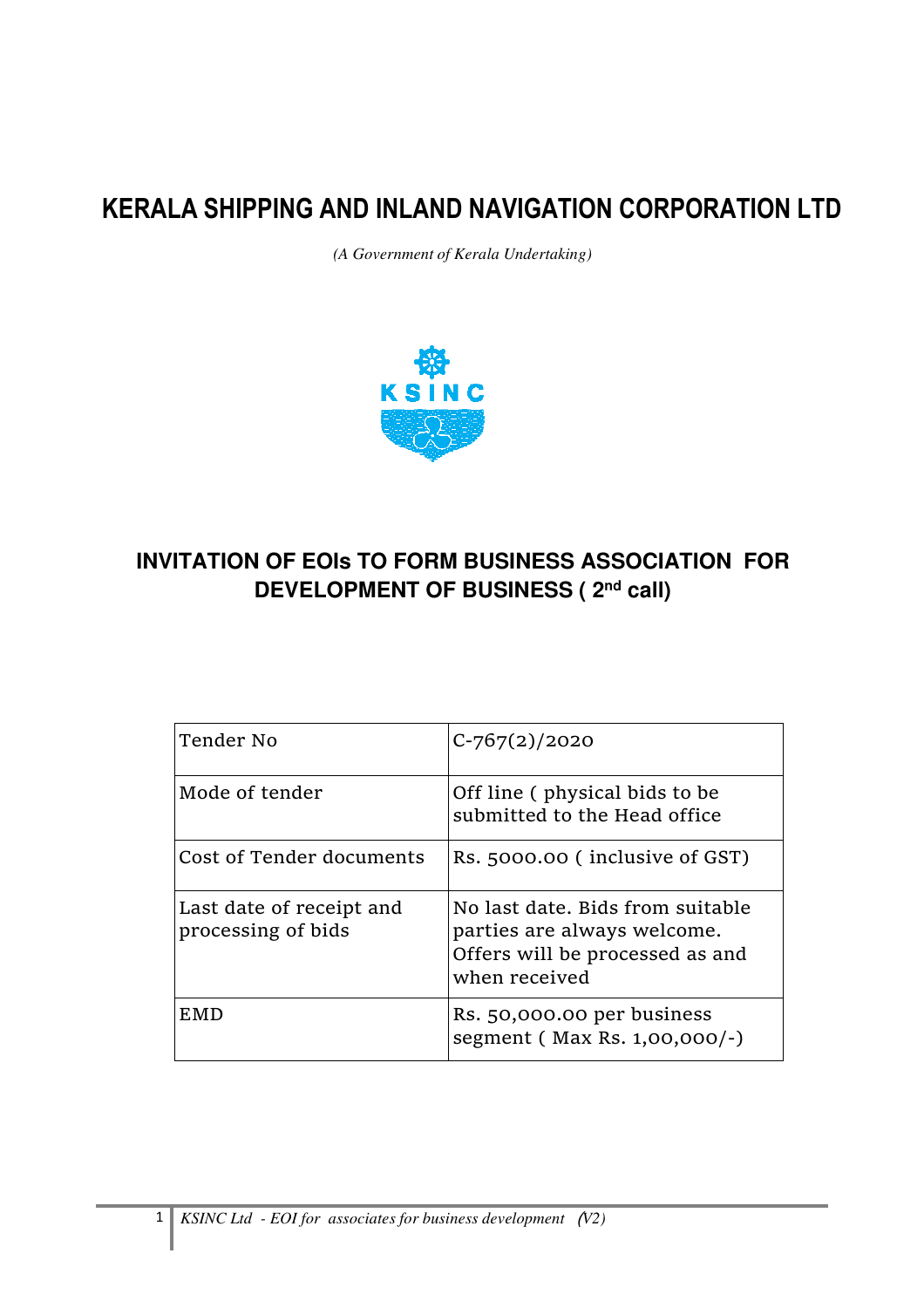

(A Government of Kerala Undertaking) 63/3466, Udaya Nagar Road, Gandhi Nagar, Kochi -682020. 0484 2203614/2206232, Fax 2206848 , www.ksinc.in, keralashipping@gmail.com

#### **No.C-767 (2)/2020 Date: 16.02.2021**

### INVITATION OF EOI TO FORM BUSINESS ASSOCIATION FOR DEVELOPMENT OF BUSINESS

#### PART - I - GENERAL TERMS AND CONDITIONS OF TENDER

- 1. Kerala Shipping and Inland Navigation Corporation (KSINC) is a Government of Kerala Undertaking with its Head office at Gandhi Nagar, Kochi, Kerala. KSINC is engaged in manufacturing and repairing small vessels and crafts, cargo transport through backwaters, bunkering and day time sea cruise operations for public etc.
- 2. KSINC aims to expand its business to new and related areas of Inland Navigation, Coastal Shipping and Tourism, to augment its capability and capacity.KSINC also aims that partnerships with reliable partners for different verticals will ensure optimization, productivity and better utilization of resources of the Company. KSINC is looking for efficient business associates to initiate, augment, drive and market the new verticals effectively functioning as an integral part of the mother company, KSINC. To this effect KSINC is looking for business association with reliable partners in various verticals who should be selected on the parameter of proficiency, capability innovation and versatility.
- 3. Therefore Expressions of Interest (EOI) are invited from reputed firms and organisations who are interested in collaboration with KSINC in various business sectors as annotated in this document.
- 4. This document will provide an overall view of our plans and ideas towards forming business association / MOUs. Scope of the work, eligibility criteria, documents required to be submitted along with the offers are enumerated under each section. Thirteen areas of interest is listed in this document A bidder can participate in any or all of the business areas described in this document. But the firm shall satisfy the qualification criteria in each business areas separately.
- 5. The business association will be on a non-exclusive and non- exhaustive basis. Both KSINC and the bidder selected party will have pursued their interests with other parties as well but preferably not in competition with the association or collaboration with KSINC.
- 6. Bid processing fee: The bidder must remit the bid document cost / bid processing fee of Rs. 5000/- inclusive of GST while submitting the bid. If a bidder is participating in more than one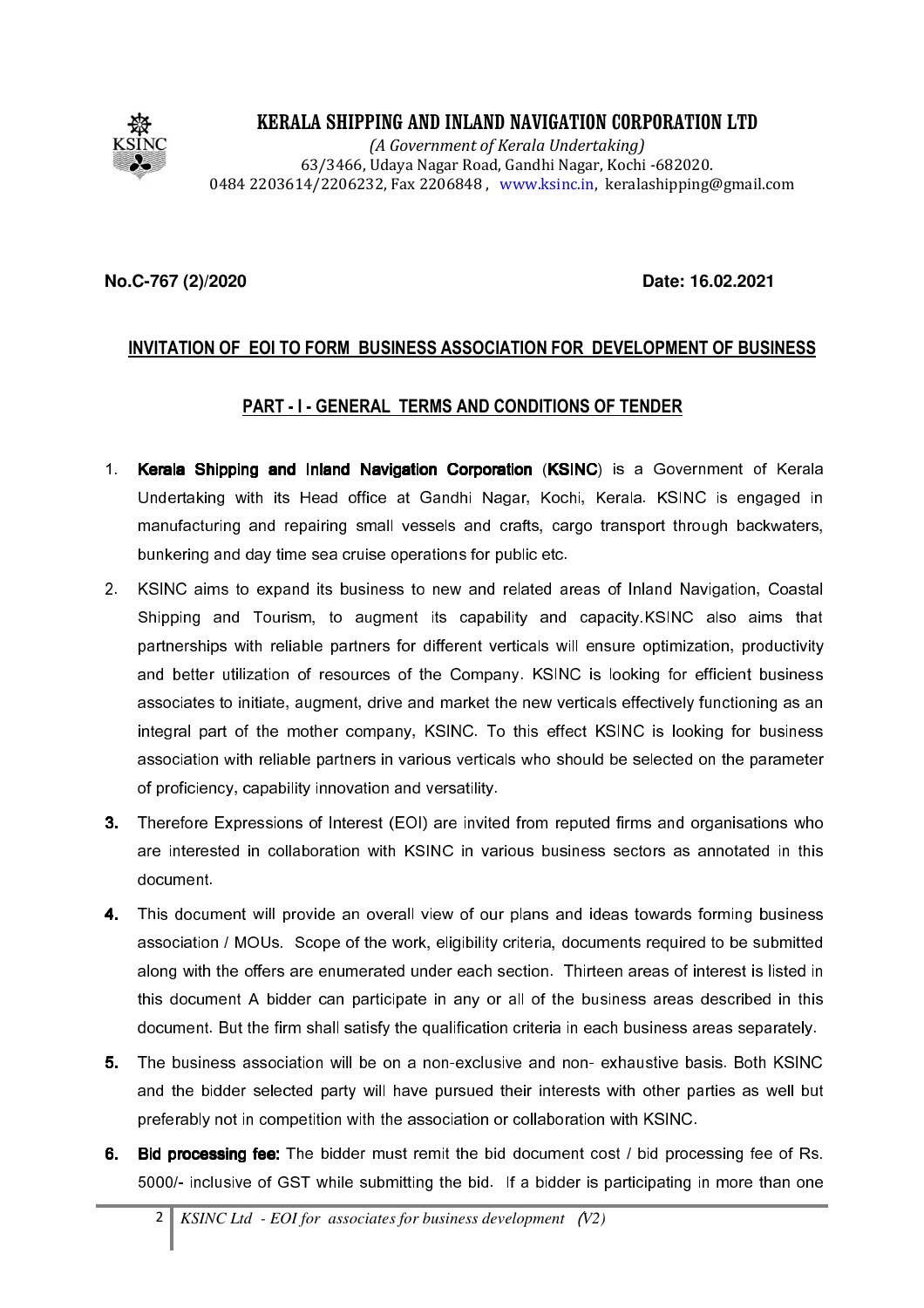business areas, the bid document fee need to be remitted only once. The document cost/ bid process fee will not be refunded under any circumstances.

- 7. Earnest Money Deposit (EMD): The bidder must remit an Earnest Money Deposit of Rs. 50000/- per business segment in which it is participating. If a bidder is participating in more than one business areas, the EMD as specified shall be remitted for each business area. However the maximum amount is limited to Rs. 1.00 Lakh.
- 8. The document fee and EMD shall be remitted by way of Demand Draft drawn in the name of Kerala Shipping and Inland Navigation Corporation Limited on the Ernakulam branch of any scheduled bank.
- 9. No exemption will be allowed in the bid document fee or EMD, except for start-ups as detailed in each segment.
- 10. The bid submitted shall contain:
	- a) This document downloaded and signed on all pages
	- b) Summary information sheet regarding the bidder as given in this document duly filled and signed. The summary information is divided in to two parts. If a bidder is interested to submit bids
	- c) A summary of the business proposal.
	- d) Summary of financial data duly certified by a Chartered Accountant. (No need to attach copies of annual accounts. If required, it will be called for later)
	- e) Details of existing business, experience etc as required in the segment "Documentation" given under each business area. If a bidder is interested in more than one business area, this shall be submitted separately for each business segment.
- 11. Submission of Expression of Interest: The bids shall be submitted in a sealed cover to the company at the following address:

**THE MANAGING DIRECTOR** KERALA SHIPPING AND INLAND NAVIGATION CORPORATION 63/3466, UDAYA NAGAR ROAD, GANDHI NAGAR,KOCHI - 682 020.

The cover containing EOI should be sealed and superscripted "Expression of Interest (EOI) for Business association with KSINC".

12. Last date for submission of bid and processing of bids: The EOI is of permanent nature will be live as long as it is available for download at the website of the company. Therefore, there is no last date of submission. Parties interested to collaborate, associate or have tie up with KSINC may submit their offers at any time. Received bids will be processed upon receipt.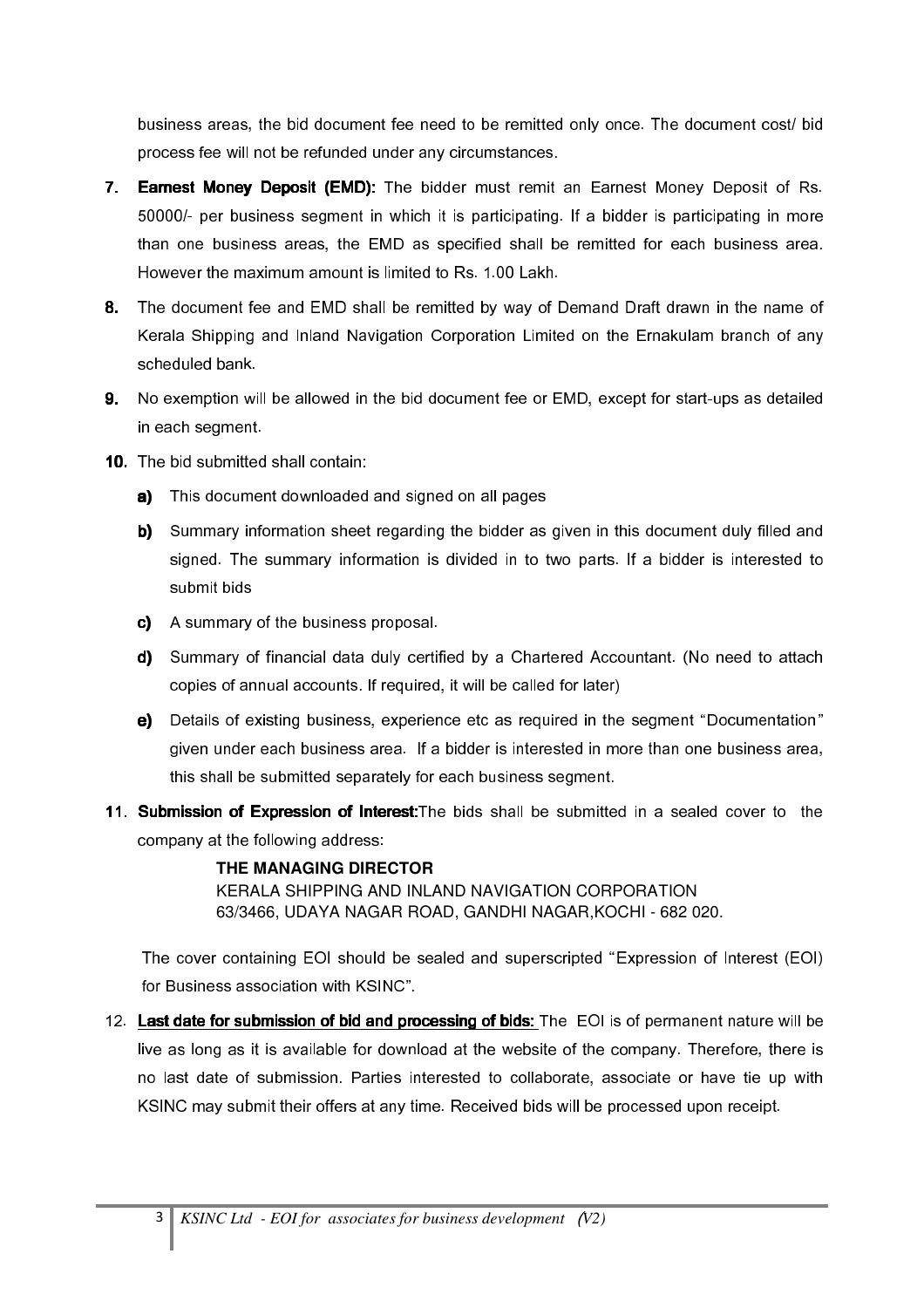- 13. More details and clarifications can be obtained from the Commercial Manager by calling on 0484-2203614 /2206232/2206840 or by sending email to **cm.ksinc1@gmail.com** or csksinc@gmail.com.
- 14. Selection Criteria: Criteria for evaluation of the bids and selection of the business associate is described in Part II -Special Conditions. The selection will be on a non-exhaustive and nonexclusive basis. That is both KSINC and the Bidder shall have freedom to associate with other parties in the same business segments. But such association preferably shall not compete with the association, tie up or collaboration with KSINC
- 15. The nature of association (whether it is an association, Joint venture, partnership, MOU etc) and the commercial terms thereof will be discussed and settled with the parties individually. The nature of association may vary depending on the bidders and the business segments. Permissions of the Government of Kerala may also be required as and when applicable.

#### 16. DISQUALIFICATIONS 16.

KSINC may at its sole discretion and at any time during the evaluation of proposal, disqualify any respondent, if they have:

- i. Submitted the Proposal documents after the response deadline.
- ii. Made misleading or false representations in the forms, statements and attachments submitted in proof of eligibility requirements.
- iii. Submitted a proposal that is not accompanied by required documentation or is nonresponsive.
- iv. Failed to produce clarifications related thereto, when sought.
- v. Submitted more than one proposal.
- vi. Declared ineligible by the Government of India / State government/Public sector undertaking.
- 17. Right to reject bids: Notwithstanding anything contained in this EOI, KSINC reserves the right to accept or reject any application and to annul the EOI process and reject all applications, at any time without any liability or any obligation for such acceptance, rejection or annulment and without assigning any reasons, thereof. In the event that KSINC rejects or annuls all the applications, it may at its discretion, invite all eligible prospective business partners to submit fresh applications. In such an eventuality, the EMD furnished, if any will be refunded.
- 18. KSINC reserves the right to disqualify any applicant during or after completion of EOI process, if it is found there was a material misrepresentation by any such applicant or the applicant fails to provide within the specified time, supplemental information sought by KSINC
- 19. Sub-contracting is prohibited: This invitation is for business association or signing of MOU with the bidder directly. Delegation of the authority to a subsidiary or associate of the bidder will not be allowed.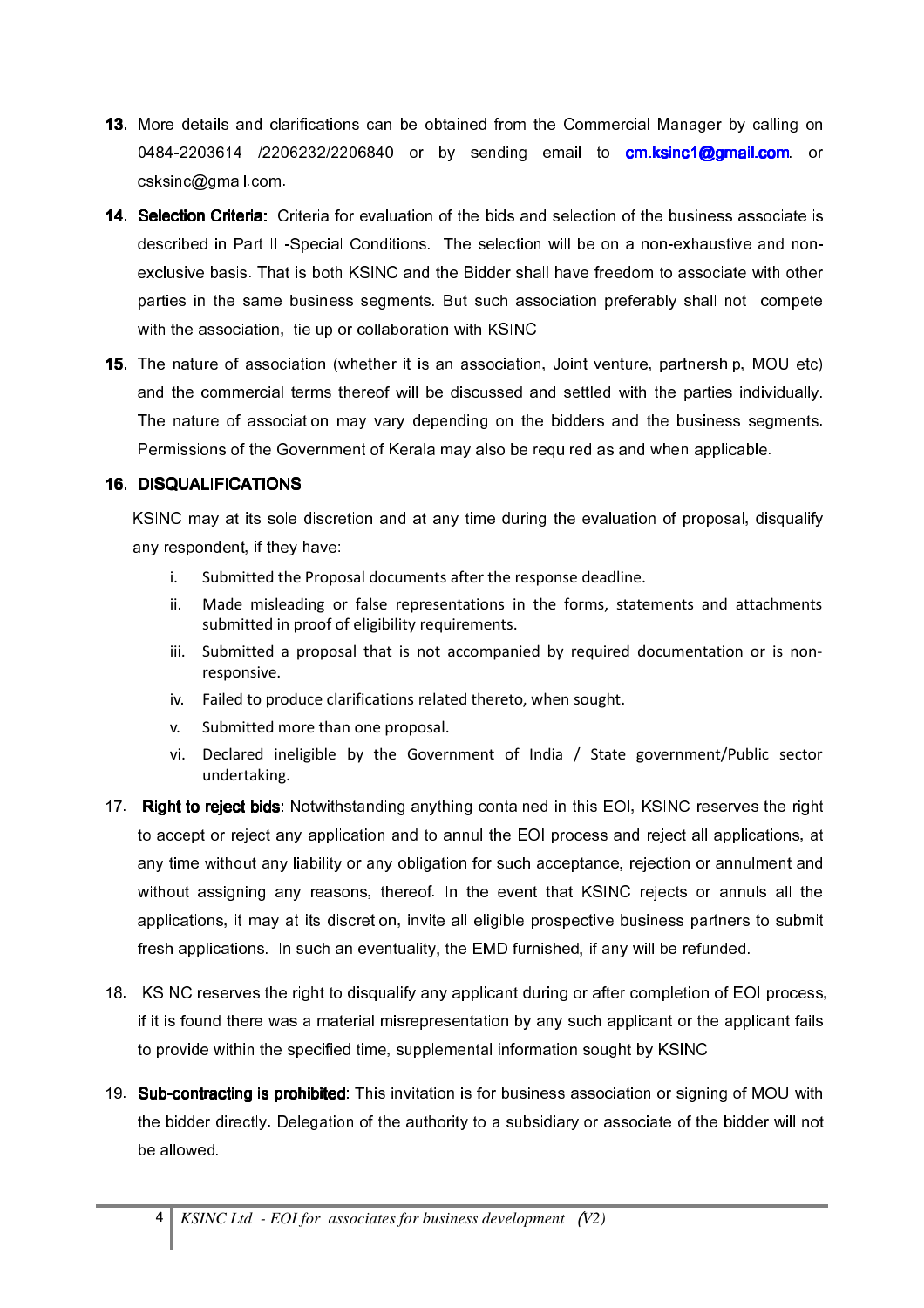- 20. In case of any dispute on this EOI, agreements / MOUs signed under this EOI and any communications, actions, commissions, omissions etc taken based on / pursuant to this EOI shall be subject to the arbitration of the Managing Director of the KSINC, and his decision shall be binding on both the parties.
- 21. This EOI process shall be governed by, and construed in accordance with, the laws of India and the Courts at Ernakulam shall have exclusive jurisdiction over all disputes arising under, pursuant to and / or in connection with the EoI process, subsequent work order, agreement or any other matter related thereto.

\*\*\*\*\*\*\*\*\*\*\*\*\*\*\*\*\*\*\*\*\*\*\*\*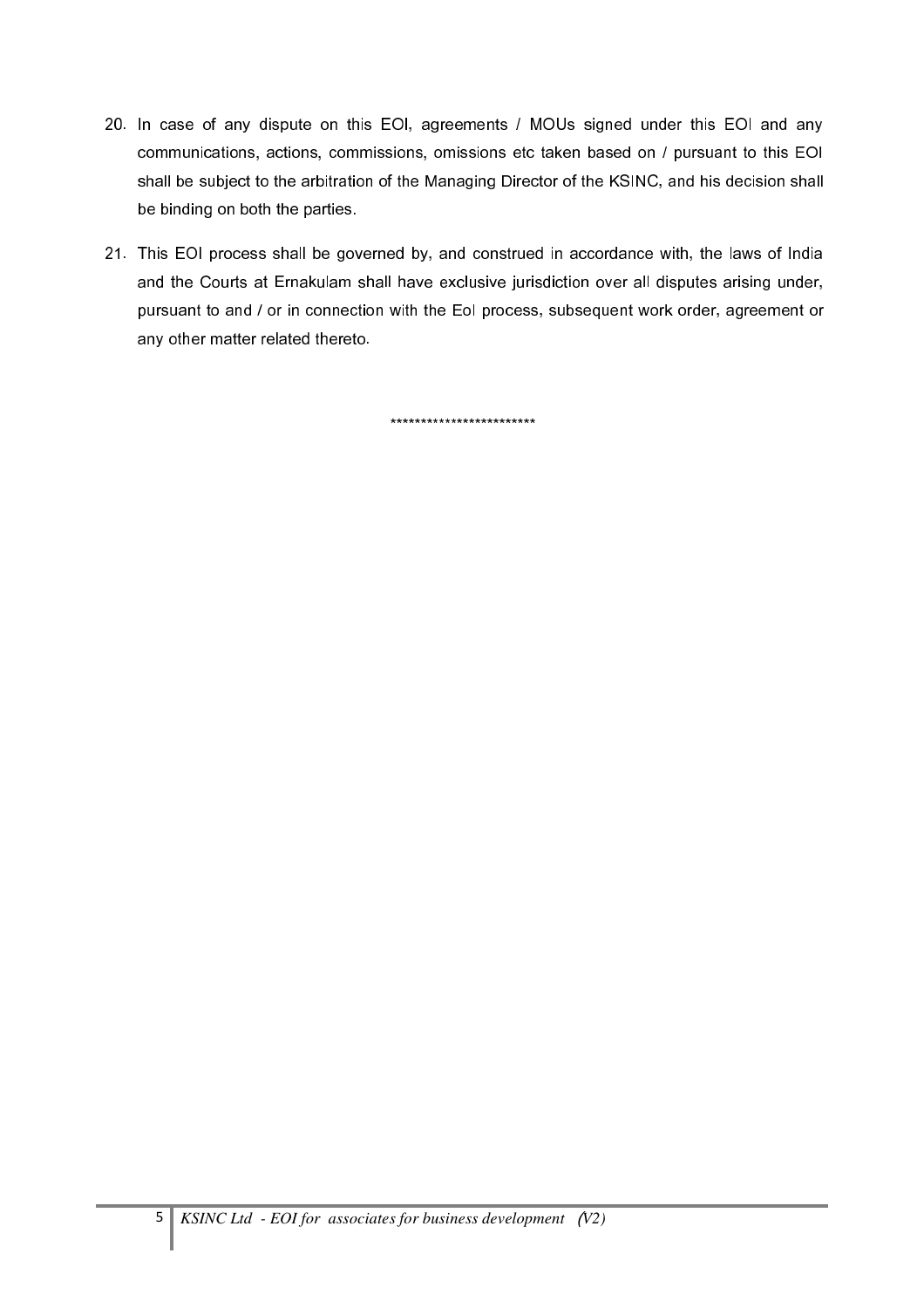

(A Government of Kerala Undertaking) 63/3466, Udaya Nagar Road, Gandhi Nagar, Kochi -682020. 0484 2203614/2206232, Fax 2206848 , www.ksinc.in, keralashipping@gmail.com

#### **No.C-767(2)/2020 Date: 16.02.2021**

### INVITATION OF EOI TO FORM BUSINESS ASSOCIATION FOR DEVELOPMENT OF BUSINESS

# **PART II - SPECIFIC CONDITIONS OF THIS EOI AND DETAILS OF BUSINESS SEGMENTS**

- 1. KSINC wishes to expand its business activities rapidly across India and abroad in the years to come. In order to tap the market, KSINC proposes to hold hands with companies / firms / organizations having expertise in the chosen field to form partnerships under various verticals. It is with this objective this EOI is invited.
- 2. The business segments interested by KSINC are detailed below separately. Business Association will be established with the party(s) selected through this EoI in these areas.
- 3. Existing business of KSINC will not be part of the new association unless otherwise specified in the agreement. The selected parties are not entitled to any preferential treatment in the tenders or purchase enquires floated by the company. However the party / associate firm is entitled to bid in the tenders or purchase enquiries like any other supplier in their due course of business. The selected associate shall identify, nurture and establish new business in the identified areas.
- 4. Only established firms with proven track record need to participate in the EOI process. The prospective associate must possess necessary knowledge and experience in the business segment and be financially sound.
- 5. Where technologies and intellectual properties are involved, it shall be owned or licensed by the partner firm and the end product must be clear from third-party IP infringement claims.
- 6. Interested companies meeting the Pre-Qualification Requirements (PQR) as given in this document and ready to associate with KSINC as per broad scope/ expectations given in each of these segments are invited to submit their offer in response to this EoI.
- 7. Upon receipt of responses against this EoI, KSINC will review the responses to ascertain suitability of the offers and short-list prospective associates for further discussions. Detailed discussions on commercial and other terms and conditions to finalize the Agreement shall be held with short listed prospective associates. The detailed terms and conditions for agreement shall be mutually agreed upon. The distinct legal identity of KSINC and the chosen partner will remain intact and the partnership shall be in the nature of an agreement. The selected partner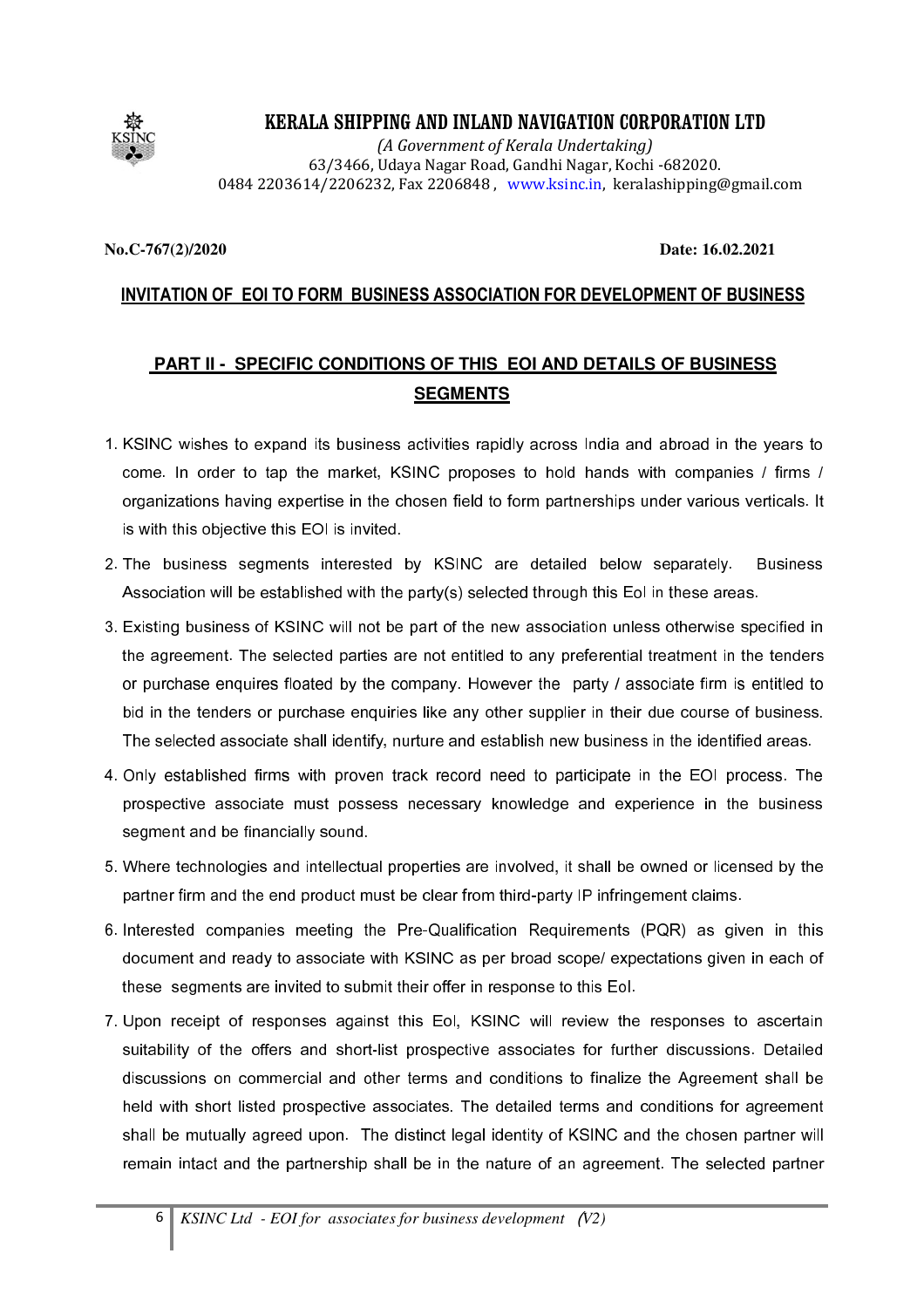would function as an autonomous division of KSINC for marketing and billing purpose and shall be responsible to the clients through KSINC. KSINC will not invest or employ personnel in this regard, whereas the partner shall have operational freedom. The mutual obligations shall be contractual in nature with KSINC positioned as a principal to external clients.

- 8. During the process, KISNC at their discretion may inspect the prospective partner ' s works/office/reference site premises for the purpose of evaluation, as deemed necessary before selection of partner.
- 9. Evaluation of the bids: The bids will be evaluated broadly based on the following criteria:
	- a. Financial position of the partner and capacity to invest in the new association
	- b. Experience standing and future potential in the market of the business segment
	- c. Possession of technical know how, manufacturing capabilities, technical personnel etc
	- d. Terms and conditions of the associations offered.
	- e. Possession of certifications and licenses etc.
	- f. Quality of the core business idea and plan.

#### 10. Selection of Qualified Parties and mode of Conduct of Business :

- i. After the evaluation of the Expressions of Interest received and discussion with the selected parties (bidders), KSINC will enter in to definite agreement with the selected parties. The agreement will describe how the association will work in the selected segment with the selected associate.
- ii. KSINC may choose one or more associates in any of the segments and will have separate agreements with each of them.
- iii. Once an associate identifies a prospective work, he shall submit an intimation in the prescribed form which shall be valid for six months. There shall be a cash deposit against this. Other associates will not venture for this work during its validity. The associate will be responsible for identifying business opportunities, developing the market and obtaining the work. The execution of the work shall be carried out by the Associate himself at his expenses unless otherwise specified. KSINC will render necessary assistance in the discussions, bid / contract management, liaison with principals etc. for which a percentage fee or lump sum charge will be fixed in the agreement.
- iv. The work obtained by an associate will be executed by the same associate only. There will be no public / limited tendering or pooling or distribution among the associates.
- v. Execution of works that come directly to KSINC, either on nomination basis or by public tender will be with KSINC only. No associates can claim right to get the work awarded to him / her.
- 11. Areas where KSINC is seeking associates is listed below, business association will established only in areas where there are satisfactory agreement could be reached. If any party is interested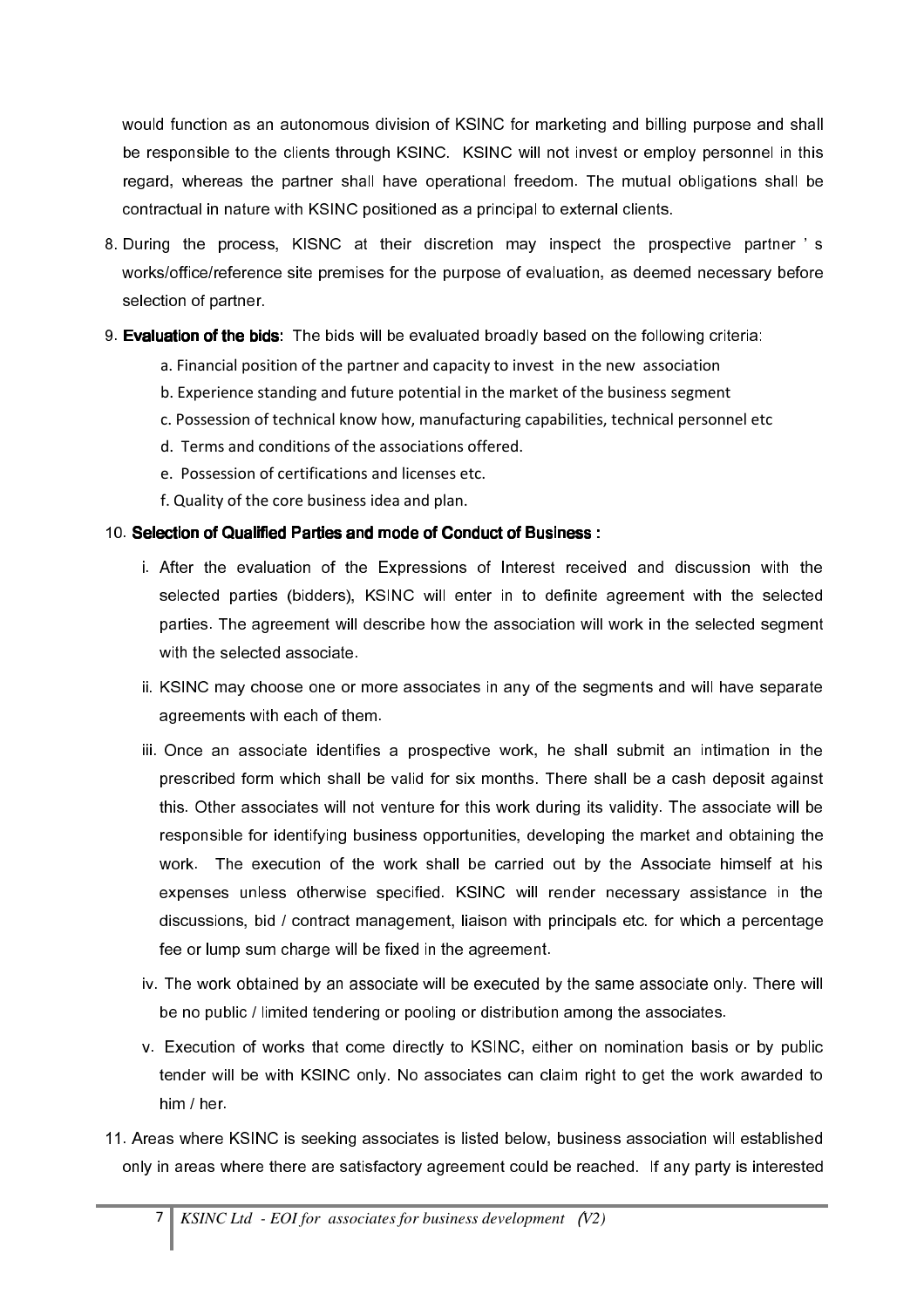in a business segment not listed here may contact the company directly with a definite business proposal that is aligned with the Articles of Association of KSINC.

- 12. Below are different business segments to which partners are invited;
	- 1. Manufacturing FRP/GRP boats, new generation boats & Vessels
	- 2. Electric and Solar boat manufacturing
	- 3. Training / Research / Education / Instruction in naval, marine, nautical, logistics & allied subjects.
	- 4. Logistics, CFS, Clearing and forwarding
	- 5. Floating solar electric Power Plants
	- 6. Manning of vessels
	- 7. Dredging
	- 8. Cruise operation
	- 9. Leasing / chartering of vessels
	- 10. ERP Implementation and Management Consultancy services
	- 11. Shipping Industry Automation Solutions / Artificial intelligence based predictive maintenance
	- 12. /Surveillance / Security
	- 13. Canal / Inland water quality enhancement
	- 14. Operation and maintenance of Marinas
	- 15. Supply of marine equipments and consumables.

Notwithstanding the list given above, if anybody is interested to have a joint venture in any other area (not listed above), they are welcome to submit their offers if they satisfy the general spirit of the conditions listed here.

Detailed requirements and expected qualifications of the prospective partners and documents required to be submitted are given in detail in the following pages.

#### 13. HOW TO SUBMIT BIDS:

Interested parties who are eligible are requested to submit their Expression of Interest, with the following details, separately for each business segment '.

- I. Constitution or legal status of applicant indicating name of the firm, registration number, registering authority, place of registration, principal place of business, main branches etc.
- II. Details of partners / Directors or key managerial personnel and list of key personnel employed.
- III. Details meeting qualification criteria works completed, turnover met, possession of physical facilities etc with documentary proof and client satisfaction report must be attached.
- IV. Demand Draft / proof of remittance for the document cost and EMD.
- V. Solvency certificate, wherever asked for.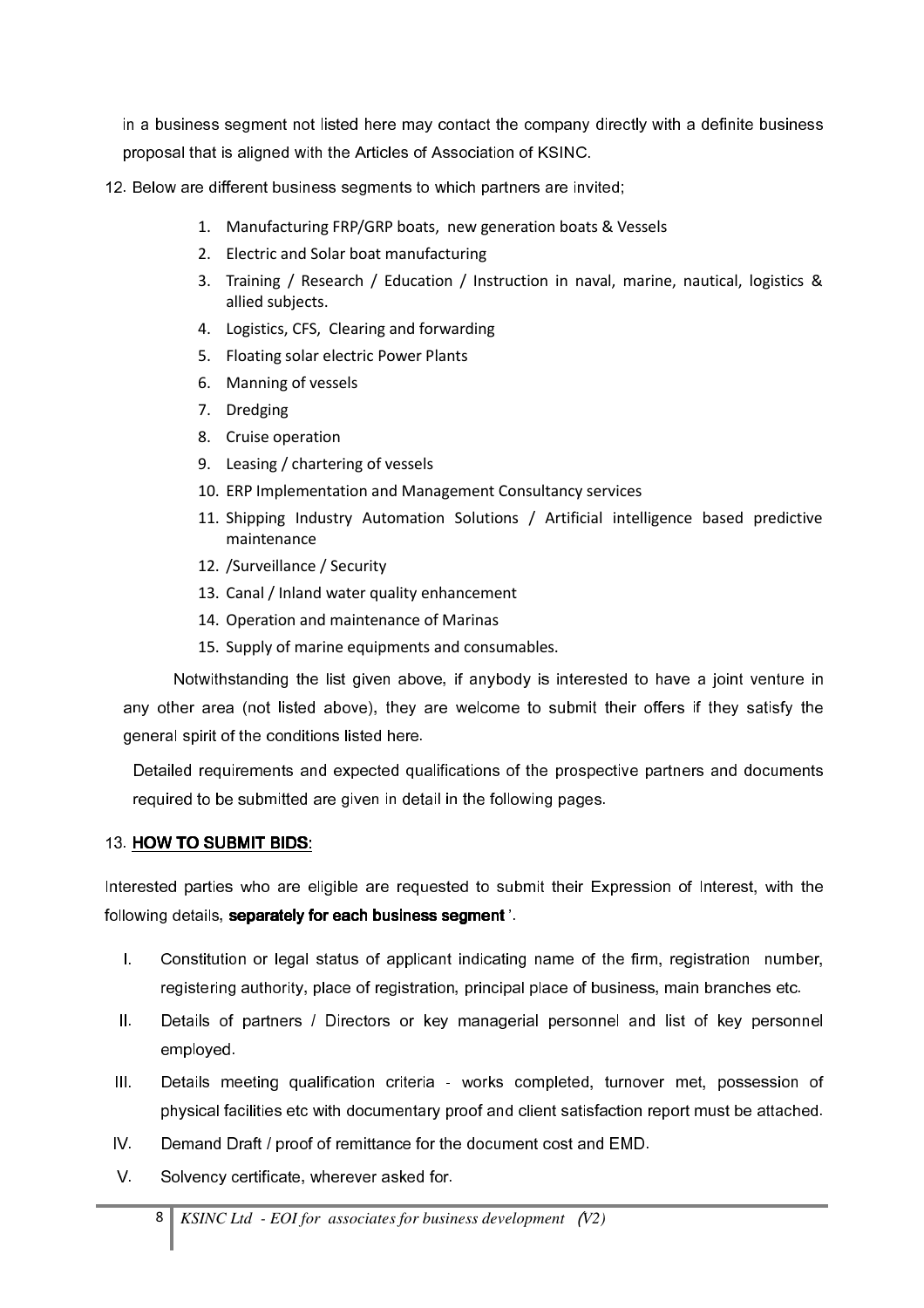- VI. List of work under execution and that were executed during past five years
- VII. Summary of annual accounts for the last three years in the prescribed format.
- VIII. Corporate brochures, product leaflets, etc for general information.

#### $IX.$  Brief Report on the business proposal with KSINC in the selected area.

(Please avoid submitting unnecessary volume of documentation, like copies of partnership deeds, MOA and AOA of companies, copies of PAN, GST etc, full balance sheets etc. KSINC will call for more details and documents wherever such documentary proofs and records are required to complete the evaluation)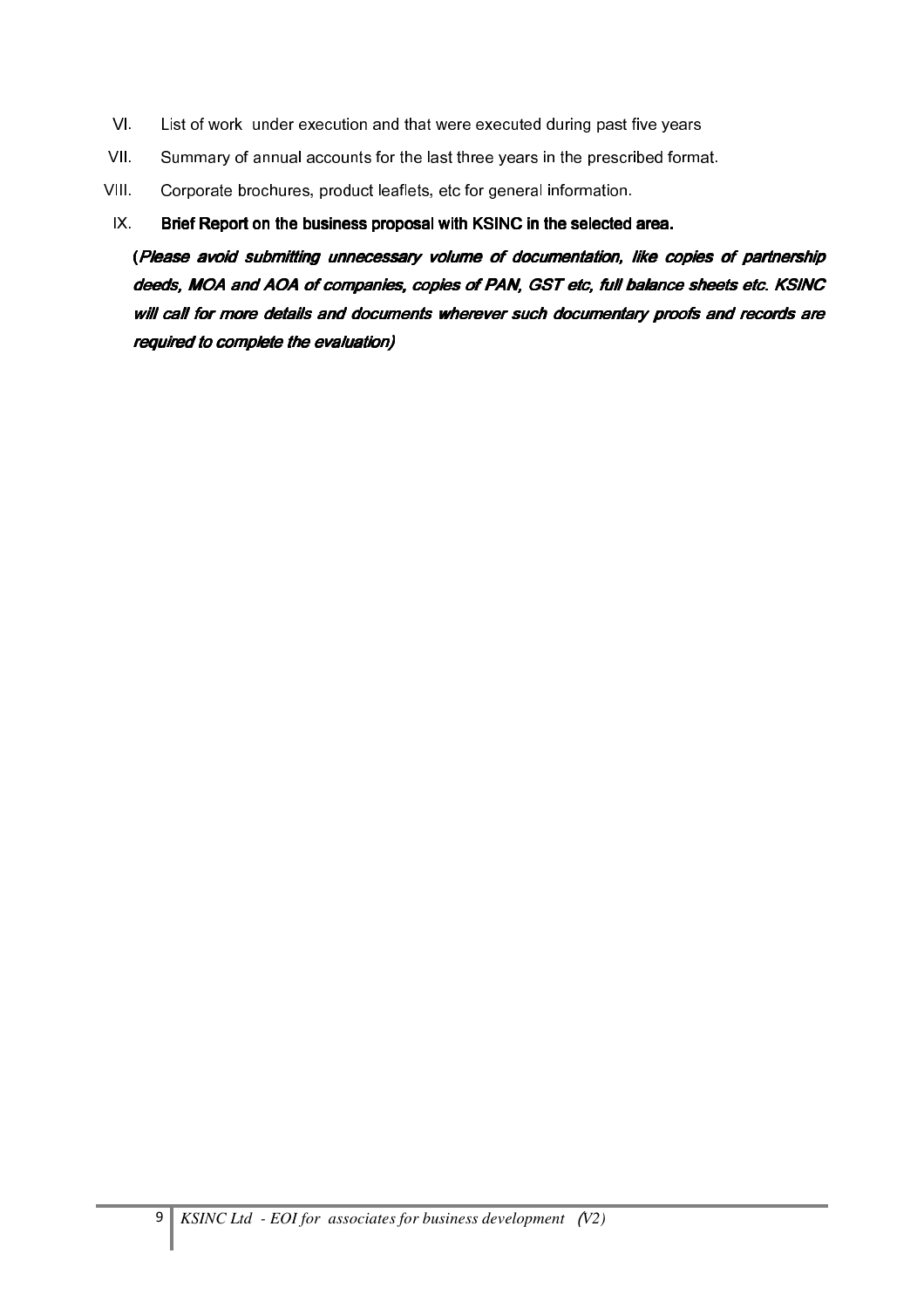

(A Government of Kerala Undertaking) 63/3466, Udaya Nagar Road, Gandhi Nagar, Kochi -682020. 0484 2203614/2206232, Fax 2206848 , www.ksinc.in, keralashipping@gmail.com

#### **No.C-767(2)/2020 Date: 16.02.2021**

## INVITATION OF EOI TO FORM BUSINESS ASSOCIATION FOR BUSINESS DEVELOPMENT

### **Business Segment - 1**

### **MANUFACTURING FRP/ GRP / NEW GENERATION BOATS& VESSELS**

### **The following are the scope (partially or fully) of deliverables from the collaborating firms**.

- I. Marketing, Generation of Business. Execution of works, Liaising with concerned agencies/clients, Design, Manufacturing& obtaining approvals from the agencies concerned agencies/Client, Submission of Bills to the Client and Obtaining payments etc.
- II. Providing necessary expertise, technical know-how, etc during/for infrastructure setup for manufacturing FRP/ GRP boats.
- III. Providing necessary support for tendering including costing.
- IV. Design for the FRP/ GRP boats (both basic and production design.
- V. Designing and supply of moulds, tooling and all accessories for construction of FRP/ GRP boats.
- VI. Procurement and supply of all materials including equipment for construction of the vessels. This will include supply of onboard spares also.
- VII. Complete construction of the hull and other components, their erection and fitment, installation/ fitment of propulsion system and other equipment/ fittings, painting, and carrying out system tests/ trials to the satisfaction of Class/ Owners of all FRP/ GRP boats.
- VIII. All documentations/ necessary requirements and successful delivery of the boats at the locations and time lines specified in the tender.
	- IX. Post-delivery Warranty support and providing Comprehensive Annual Maintenance
	- X. Complete project management, documentations including manpower for the above activities is in the scope of the collaborating firm.
	- XI. The party should agree to work jointly with KSINC for each project on an exclusive basis.
- XII. The party should agree to work jointly with KSINC inside yard premises on turnkey basis.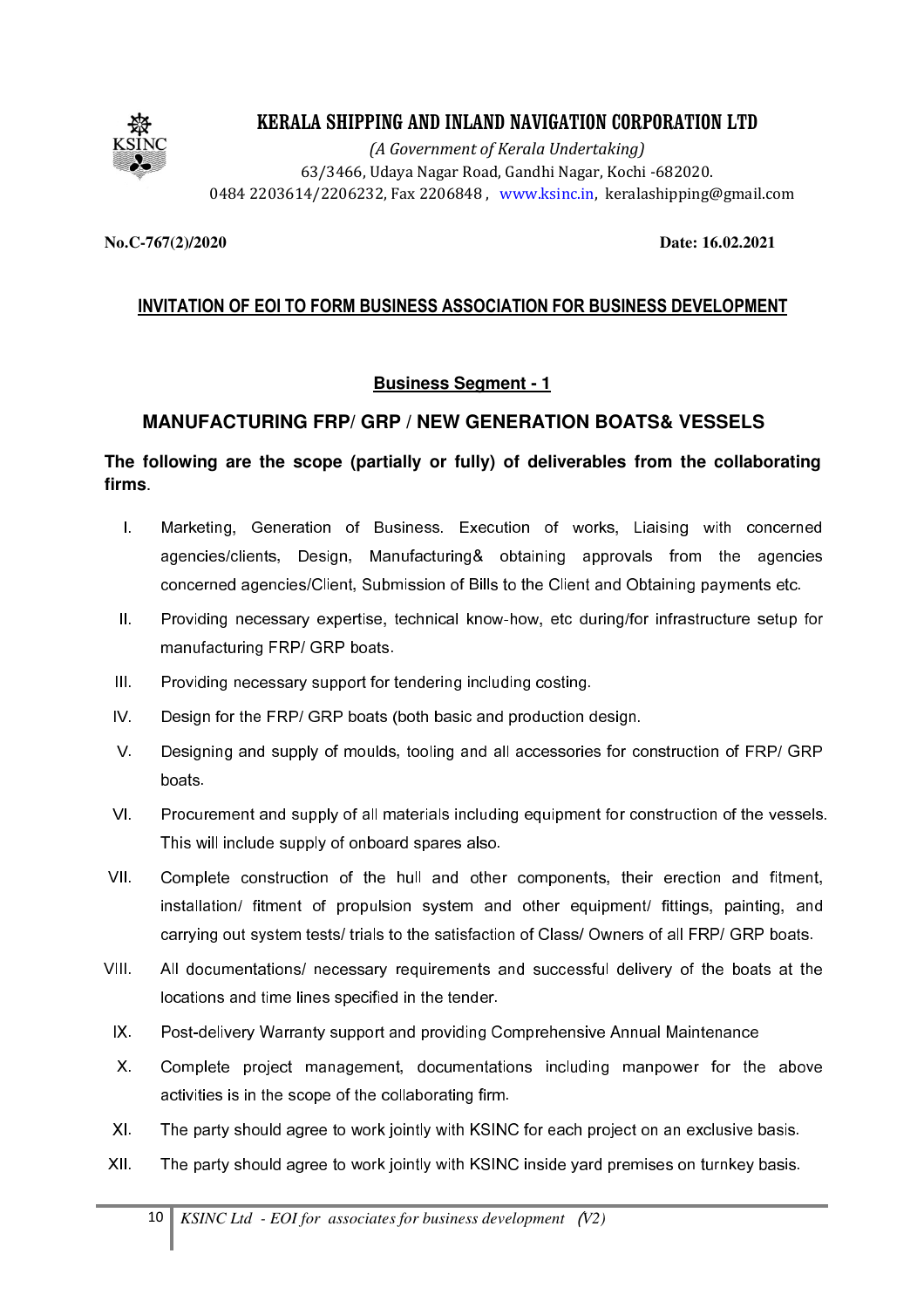XIII. There shall be a non-disclosure clause and the partner shall not directly or indirectly compete in the same sector.

### **ELIGIBILITY CRITERIA AND OTHER CONDITIONS:**

- Having a minimum experience of 3 years of building FRP/GRP boats of various types with minimum length of 10 Meter. Experience in construction of speed boats and / or large FRP structures also will be considered at the discretion of the company
- Experience in designing and building vessels under class certification will be an added advantage.
- Having class approved yard will also be an added advantage.
- Minimum average turnover of Rs. 3.00 Crores annually in each of the last three years. The entity shall be in profit in all these years.
- Solvency certificate from a Bank for an amount of Rs.2.00Crore to be provided
- Firms should not be a blacklisted/ put on tender holiday list by any of Government departments, agencies, PSUs, or reputed private firms. A self-declaration to this effect should be enclosed in the proposal.

### **OTHER TERMS AND CONDITIONS**

- 1) Interested parties need to pay Rs.5000/- (Five Thousand only), inclusive of GST, towards Tender processing fee
- 2) Interested parties need to submit an EMD of Rs. 50000/- (Fifty Thousand only) in the form of demand draft payable at Ernakulam In case of accepted bids, The EMD will be converted as security deposit.
- 3) The successful party(ies) will be required to provide additional security deposit which will be determined after discussions with them.

#### **DOCUMENTATION**

Details of documents to be submitted are indicated at the beginning of this section (page No.7).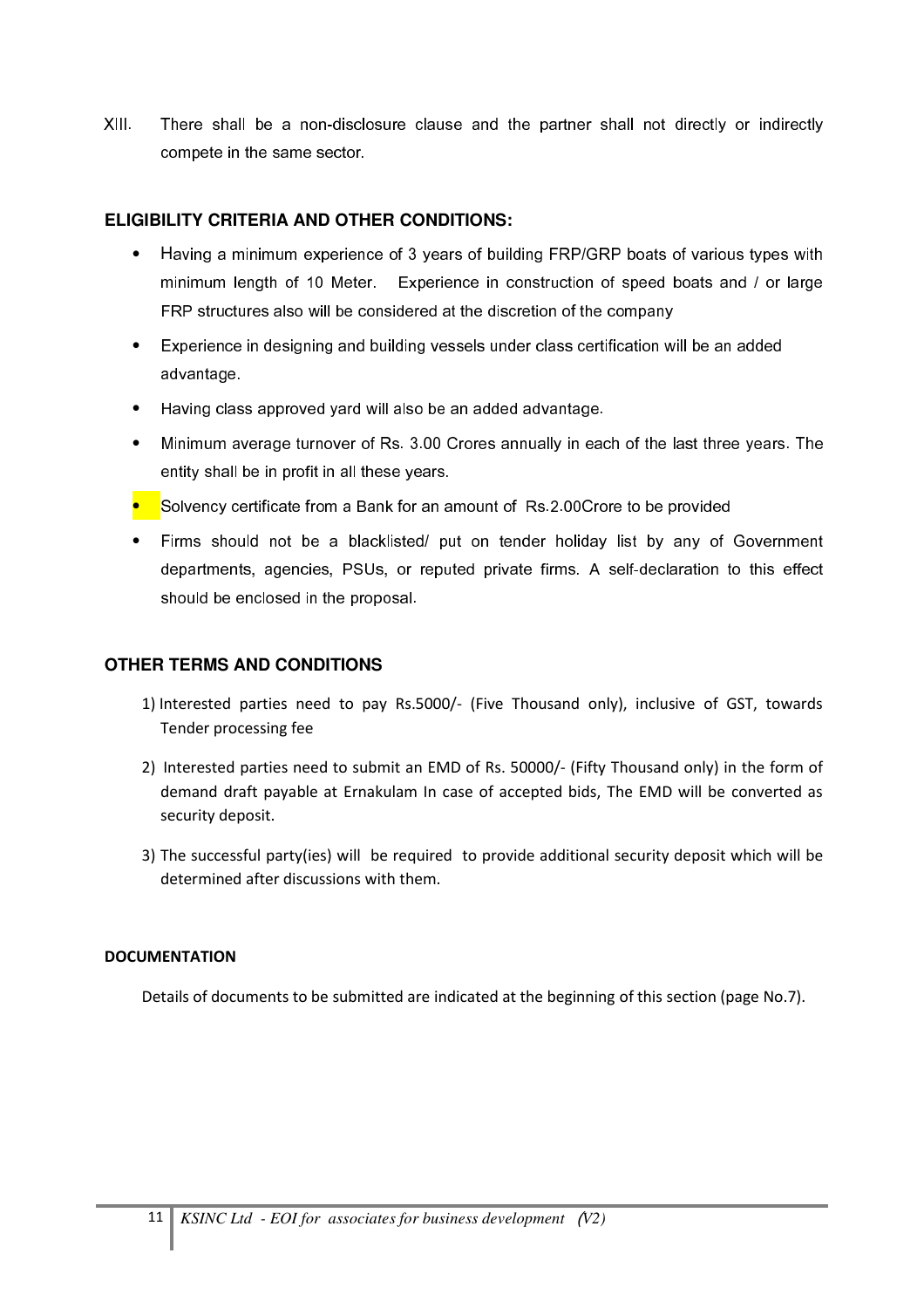

(A Government of Kerala Undertaking) 63/3466, Udaya Nagar Road, Gandhi Nagar, Kochi -682020. 0484 2203614/2206232, Fax 2206848 , www.ksinc.in, keralashipping@gmail.com

#### **No.C-767(2)/2020 Date: 16.02.2021**

## INVITATION OF EOI TO FORM BUSINESS ASSOCIATION FOR BUSINESS DEVELOPMENT

### **Business Segment - 2**

# **ELECTRIC /SOLAR BOAT MANUFACTURING**

#### Following are the scope (partially or fully) of deliverables from the collaborating firms.

- Electric / solar propulsion for vessels and crafts is gaining popularity around the world. KSINC wish to exploit the new potential generated by this shift, in association with the selected partner.
- The partner shall have own yard to build FRP boats and crafts with proven track record. Capability for inhouse design will be an added advantage.
- The partner must have experience in installation of electric propulsion either his own or in collaboration with another reputed firm in the field of electric propulsion.
- The partner will be responsible for the marketing, Generation of Business. Execution of works, Liaising with concerned agencies/clients, design and approvals, construction, certifications and registration etc.
- Supervision and execution will be monitored by KSINC. The partner shall provide all the facilities for the supervisors from KSINC.
- Procurement and supply of all materials including equipment for construction of the vessels.
- Designing and supply of moulds, tooling and all accessories for construction of boat.
- All taxes and charges of any kind in connection with this contract will be taken by the builder.

#### ELIGIBILITY CRITERIA AND CONDITIONS

- The bidder should have experience in construction/supply of FRP passenger vessels and crafts
- Must have own yard/ lease having all facilities for the construction of the vessels.
- Minimum average turnover of Rs. 3.00 annually in each of the last three years.The entity shall be in profit in all these years.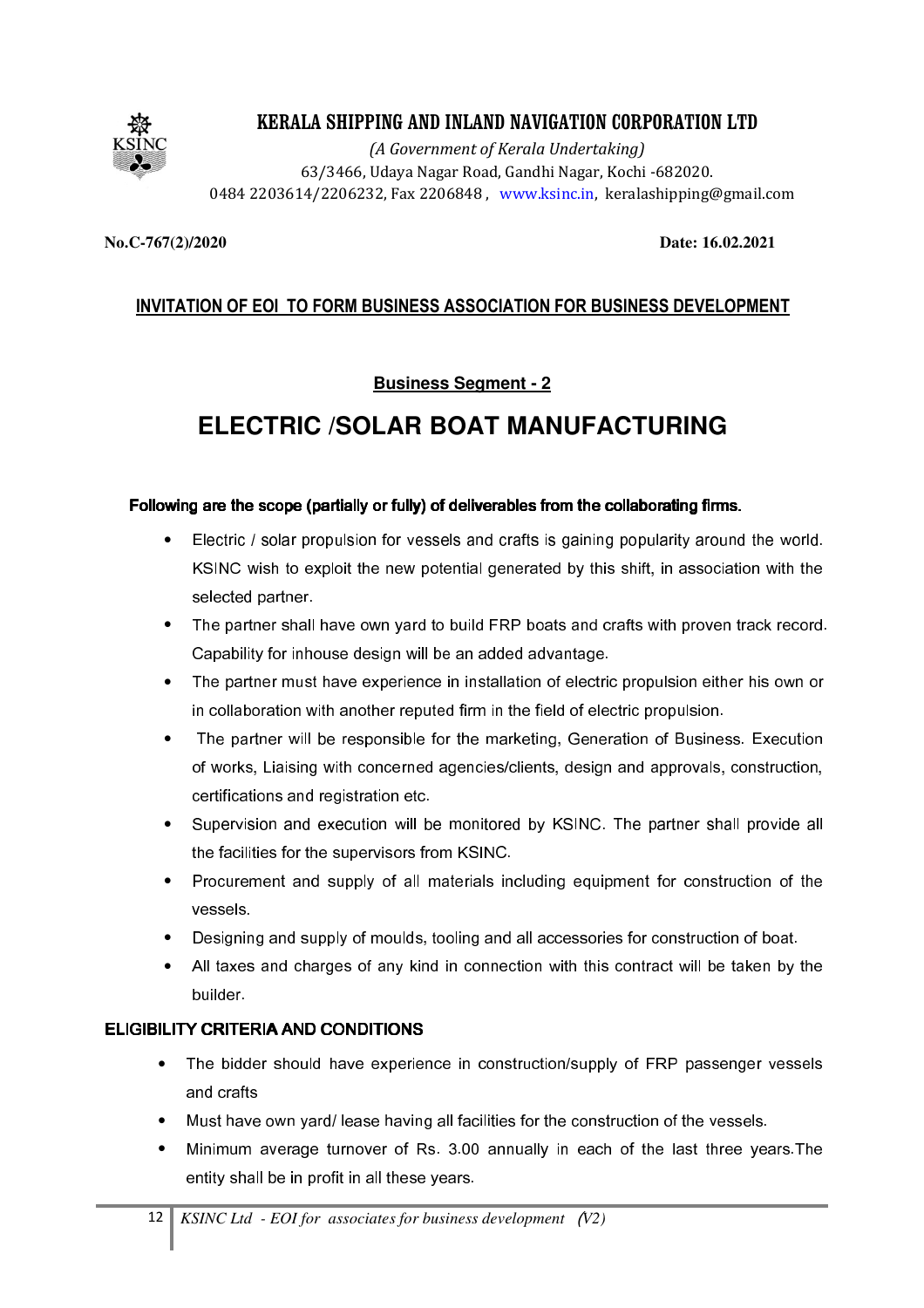- Having minimum experience of 3 years in Solar / electric boats either its own in combination of collaborators.
- Firms with proven design for solar boats will be an added advantage.
- Solvency certificate from a Bank for Rs.1.00Crore is mandatory
- The firm should not be blacklisted by any Government department / agencies or PSU and by any Private organizations.

#### OTHER TERMS AND CONDITIONS

- 1) Interested parties need to pay Rs. 5000/- (Five Thousand only) towards Tender processing fee
- 3) Interested parties need to submit an EMD of Rs. 50000/- (Fifty Thousand only) in the form of demand draft payable at Cochin. In case of accepted bids, The EMD will be converted as security deposit.
- 3) The successful party(ies) will be required to provide additional security deposit which will be determined after discussions with them.

#### **DOCUMENTATION**

Interested parties who are eligible are requested to submit their bids with:

- Standard documentation as described at the beginning of the section (page No.7).
- Details of partner for electric propulsion if any partner is involved.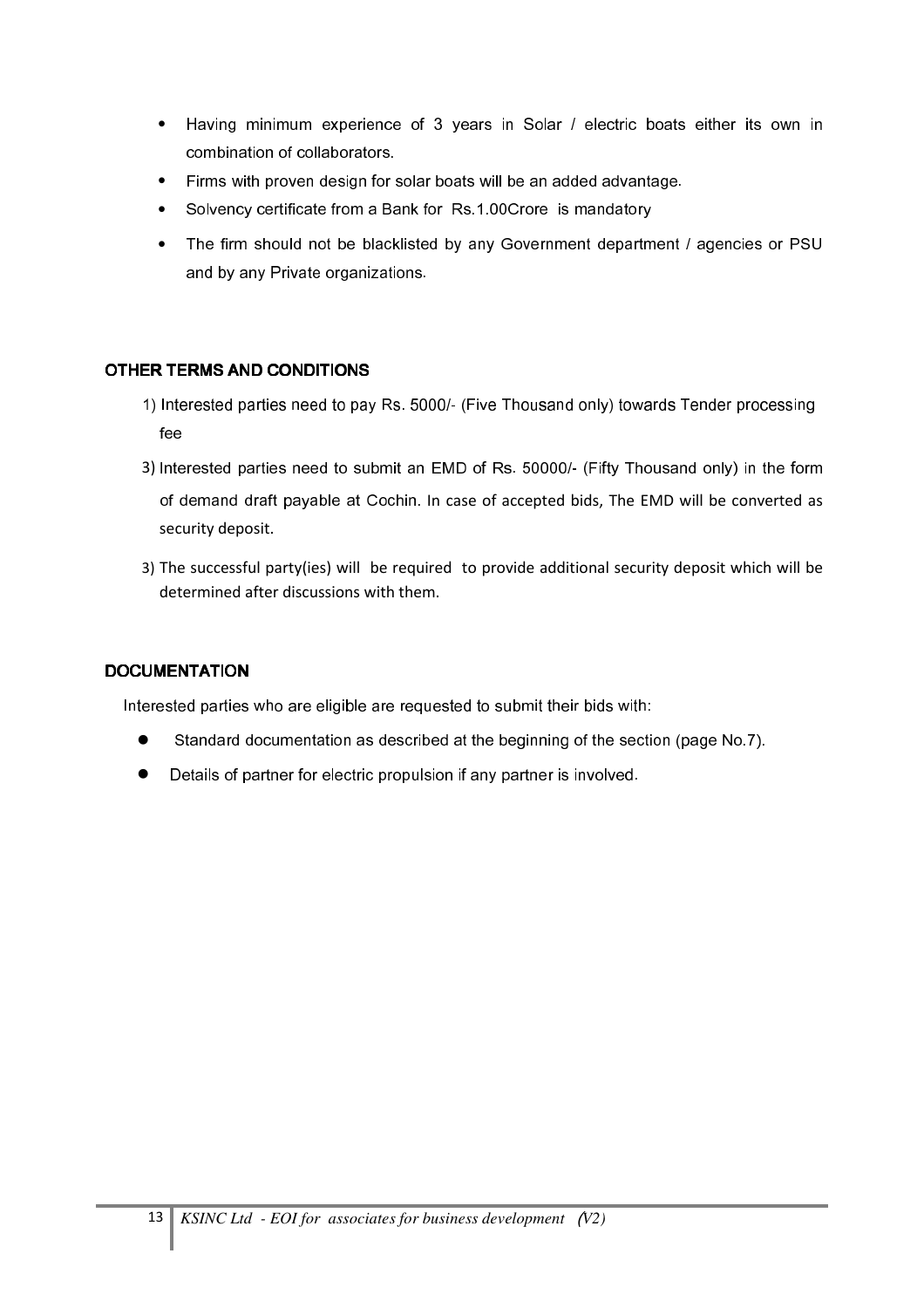

(A Government of Kerala Undertaking) 63/3466, Udaya Nagar Road, Gandhi Nagar, Kochi -682020. 0484 2203614/2206232, Fax 2206848 , www.ksinc.in, keralashipping@gmail.com

**No.C-767(2)/2020 Date: 16.02.2021**

# Invitation of EOI To Form Business Association for Business Development

**Business Segment - 3**

# **TRAINING**

#### The following are the scope (partially or fully) of deliverables from the collaborating firms.

- I. Marketing, generation of business, obtaining approvals, generation & submission of bills, obtaining payments.
- II. Providing training for naval, marine, nautical science, logistics, shipping and clearance, documentation, warehouse and inventory management, transportation management, human resource management, marketing management, operation management, retail management.
- III. Providing practical training for ERP software (SAP, Tally, Oracle, Windows).
- IV. Industry tie-ups and onsite experience.
- V. Placement for all trainees.
- VI. Soft skill developments to be provided.
- VII. Providing required study materials for trainees.

#### ELIGIBILITY CRITERIA AND OTHER CONDITIONS

- Must have minimum 5years of experience in the field of training / education and have a good track record in training and placement
- The institution must have minimum 5 full time faculties in its roles two of them should have experience in the fields of shipping and logistics.
- The institute should have sufficient tie-up with firms and companies for placement of students
- The institute should have its own campus, smart classrooms, library and related facilities.
- Institutes that are teaching training at least 100 students in a year preferred.
- The institute must be registered / affiliated with an approved university, apex body or recognised by the Government of India or state Government. The diploma / certificate issued by the institute shall be properly recognised.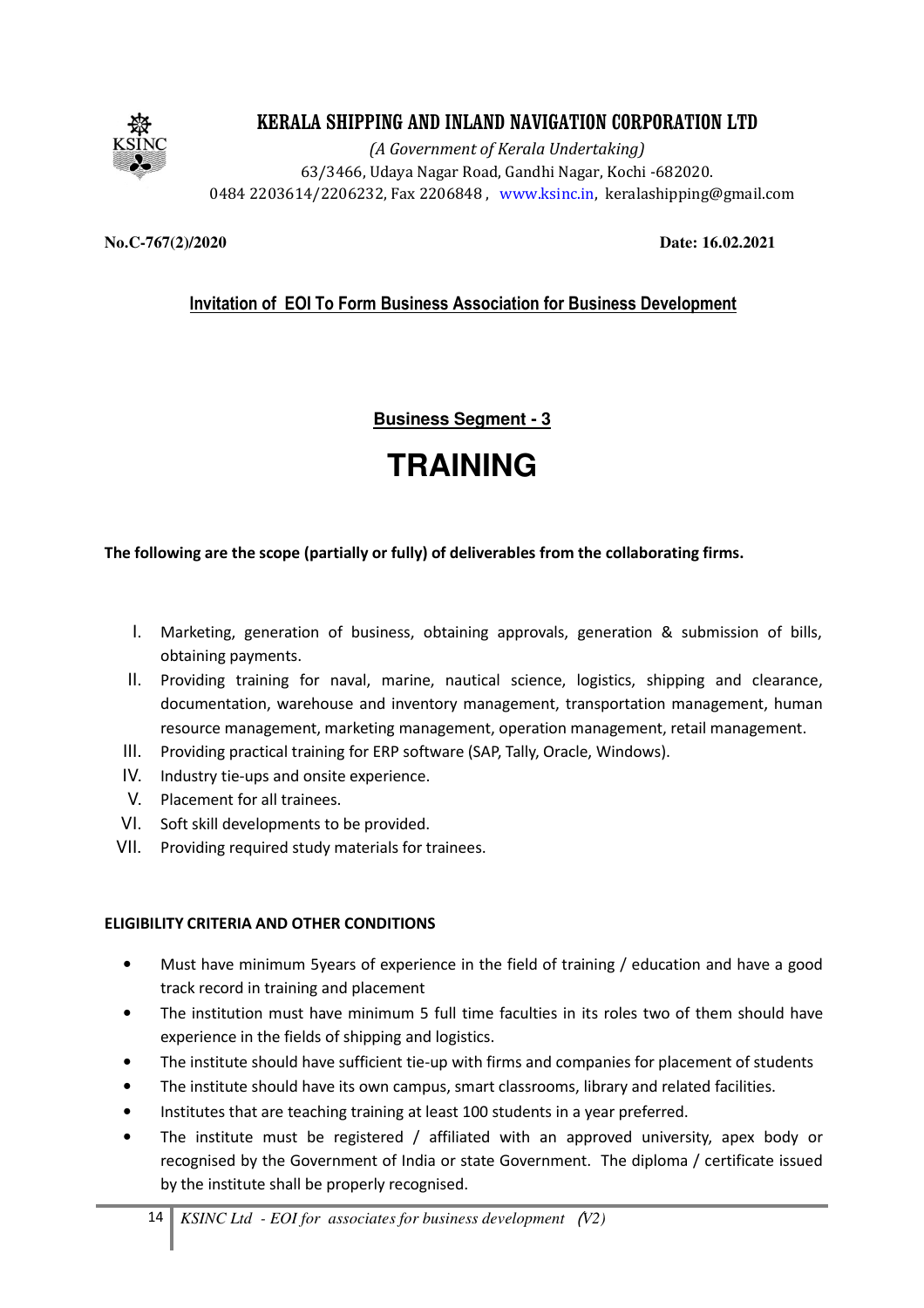- ISO certification will be an added advantage.
- The entity shall have a minimum average turnover of Rs. 50.00 Lakhs in the past three years and be in profit during the past three years.
- Any previous experience of working under MoU partner.
- International exposure and tie-ups are an added advantage.

#### OTHER TERMS AND CONDITIONS

1) Interested parties need to submit an EMD of Rs.50000/- (Fifty Thousand only) in the form of demand draft payable at Cochin.In case of accepted bids, The EMD will be converted as security deposit.

2) Interested parties need to pay Rs.5000/- (Five Thousand only) towards Tender processing fee

3) The successful party(ies) will be required to provide additional security deposit which will be determined after discussions with them.

#### **DOCUMENTATION**

Interested parties who are eligible are requested to submit:

- Standard documentation as detailed in the beginning of this section (page No.7)
- Copies of letters / records in proof of recognition / affiliation to a university, certifying body etc.
- List of companies where the placements were made in the last two years with details of the course, no of students, employment offered etc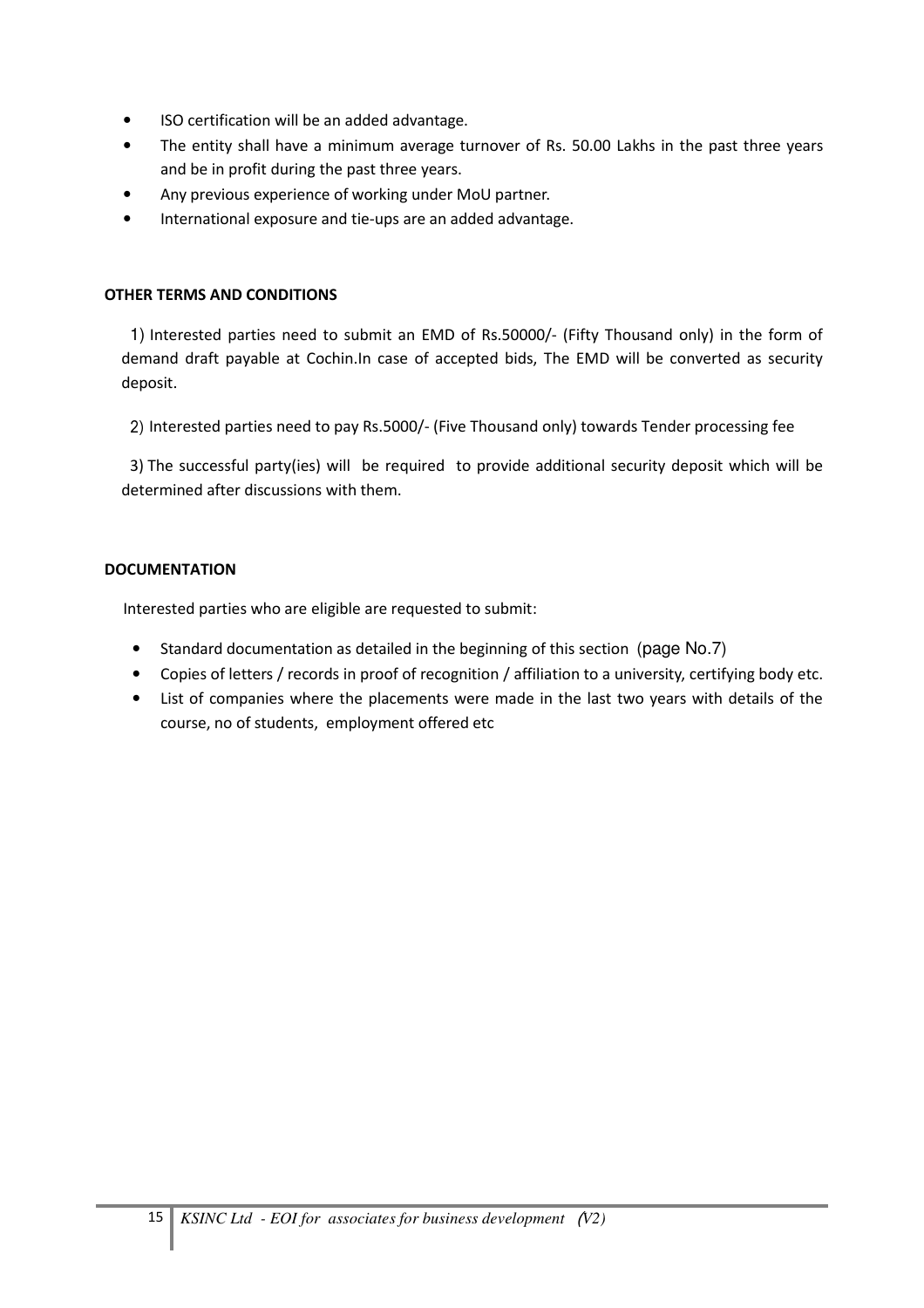

(A Government of Kerala Undertaking) 63/3466, Udaya Nagar Road, Gandhi Nagar, Kochi -682020. 0484 2203614/2206232, Fax 2206848 , www.ksinc.in, keralashipping@gmail.com

**No.C-767(2)/2020 Date: 16.02.2021**

# Invitation of EOI To Form Business Association for Business Development

# **Business Segment - 4**

# **LOGISTICS, CFS, CLEARING & FORWARDING**

#### Following are the scope (partially or fully) of deliverables from the collaborating firms.

#### SCOPE OF THIRD PARTY LOGISTICS

- Marketing, generation of business, obtaining approvals, generation & submission of bills, obtaining payments.
- Providing expertise warehousing inventory management facility.
- Providing expertise both inland and road transportation facility.
- Providing all the documentation necessary for the transportation of goods.
- Providing distribution management.
- Providing better transportation of goods in cost effective way by using Freight consolidation.

#### SCOPE OF CONTAINER FREIGHT STATION

- Stuffing and de-stuffing of goods.
- Provide detail examination and approval of goods under customs before import and export.
- Providing temporary storage facility and container yard facility.
- Providing further assistance for importing and exporting of goods.

#### SCOPE OF CLEARING AND FORWARDING

- Provide guidance in selection of shipping line.
- Completing customs and port formalities.
- Arranging transportation of goods to and from dock. Warehouse/ port.
- Arrangement of containers for exporting goods.
- Packing, marking and labelling.
- Providing advice on trade laws.
- Management of documentation such like bill of lading and makes the available to the exporters for negotiation with bank

#### ELIGIBILITY CRITERIA AND OTHER CONDITION

- Have minimum experience of five years in the relevant field
- Having a minimum average turnover of Rs.5.00 Crores annually for the last 3years. Th entity shall be in profit during these three years.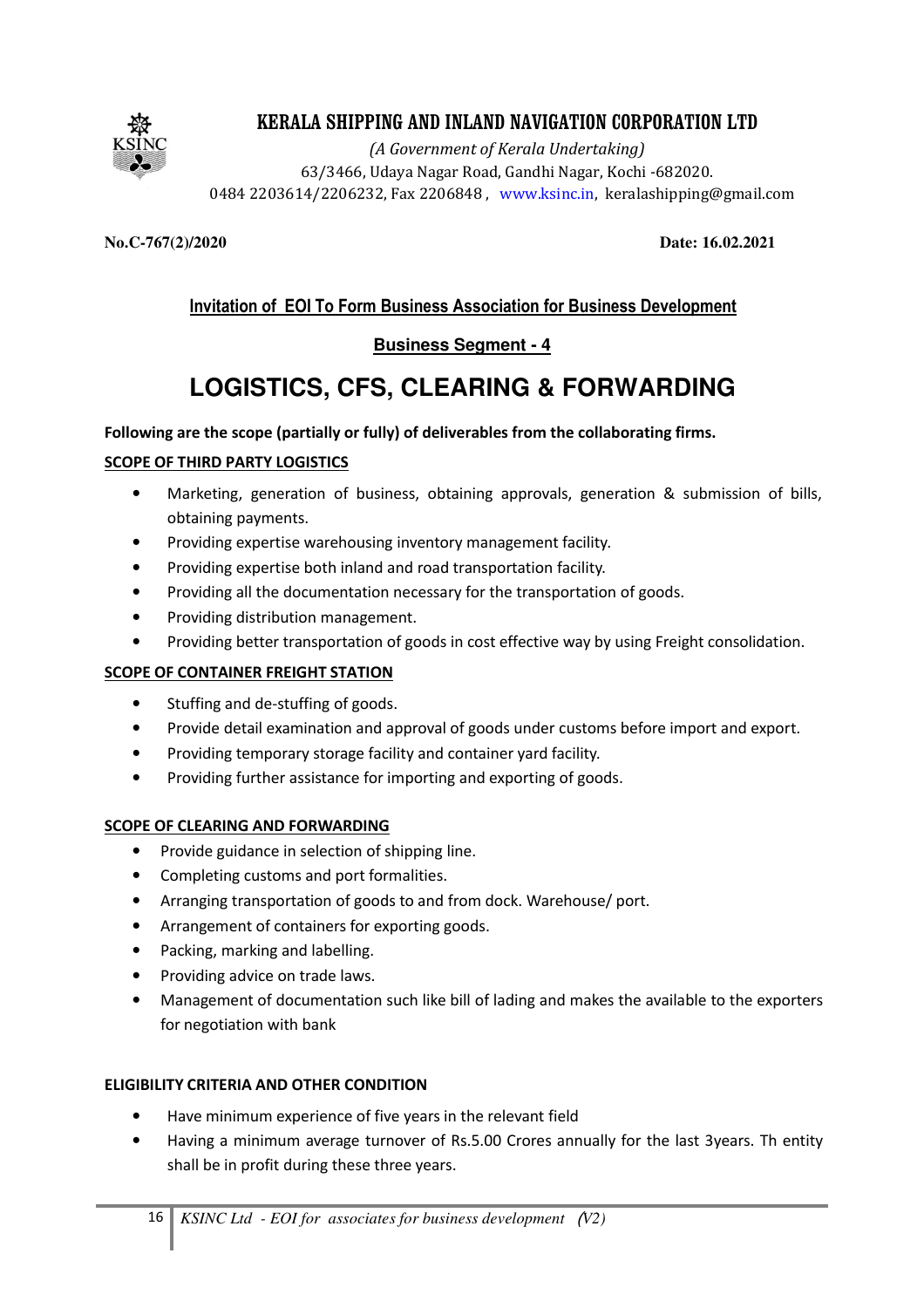- Have own container yard or CFS with equipments (stacker, fork lifter, pallet, trolley, ramp, crane, cold storage area) OR shall have valid registration and licenses to act a clearing and forwarding agent.
- Must produce a solvency certificate for Rs. 1.00 Crore from its bankers.
- Have sufficient man power to operate in the relevant field (including experienced expert).
- Experience in custom bonded ware houses have an added advantage
- Should have registration with GST, ESI and PF.

#### OTHER TERMS AND CONDITIONS

- 1) Interested parties need to submit an EMD of Rs.50,000/- (Fifty Thousand only) in the form of demand draft payable at Cochin. In case of accepted bids, The EMD will be converted as security deposit
- 2) Interested parties need to pay Rs.5,000/- (Five Thousand only) towards Tender processing fee
- 3) The successful party(ies) will be required to provide additional security deposit which will be determined after discussions with them.

#### **DOCUMENTATION**

Interested parties who are eligible are requested to submit their offers with standard documentation as detailed in the beginning of this section (page No.7). Parties may submit offers in all three areas or any one or two of these areas.

\*\*\*\*\*\*\*\*\*\*\*\*\*\*\*\*\*\*\*\*\*\*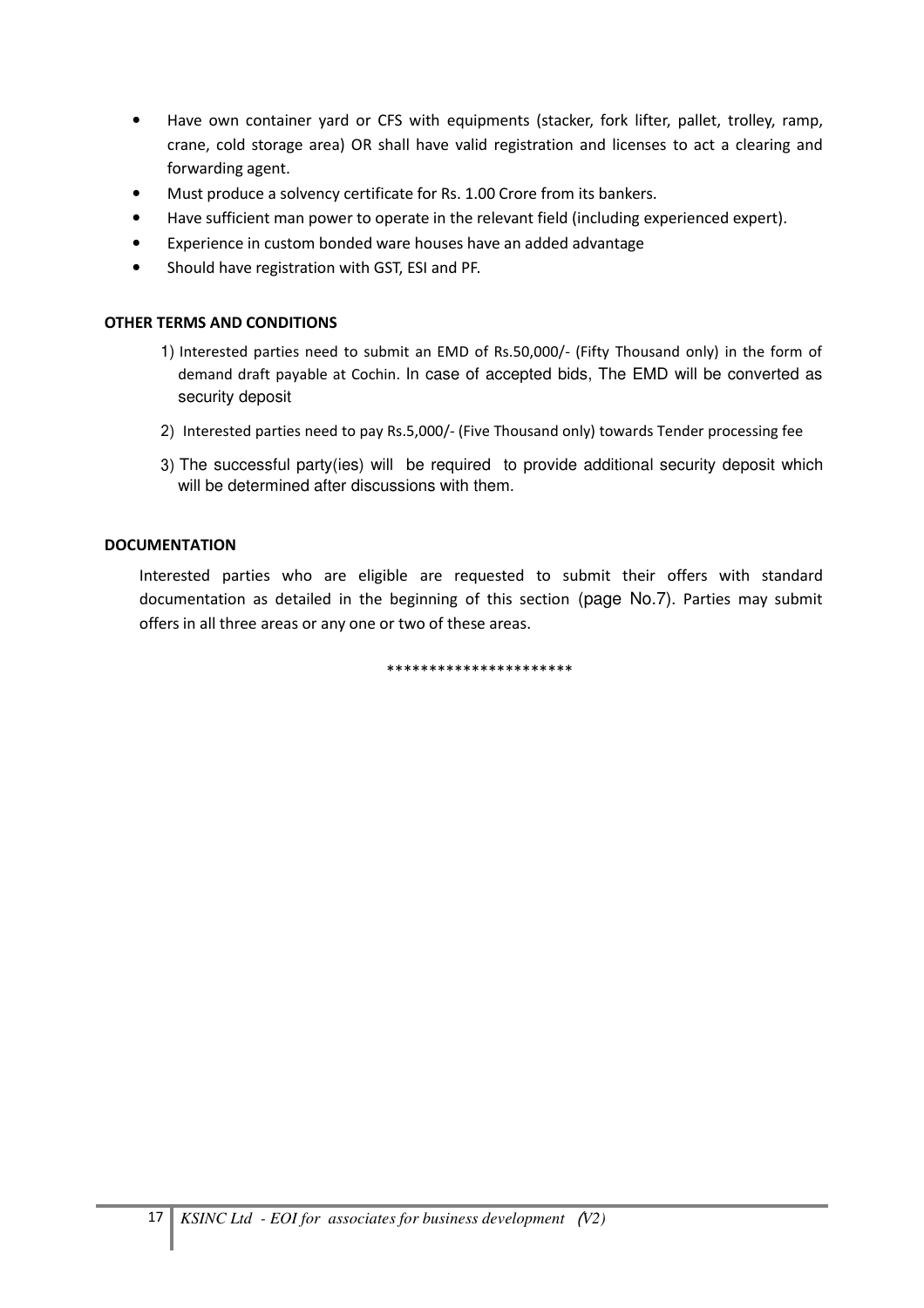

(A Government of Kerala Undertaking) 63/3466, Udaya Nagar Road, Gandhi Nagar, Kochi -682020. 0484 2203614/2206232, Fax 2206848 , www.ksinc.in, keralashipping@gmail.com

**No.C-767(2)/2020 Date: 16.02.2021**

### Invitation of EOI To Form Business Association for Business Development

**Business Segment - 5**

# **FLOATING SOLAR ELECTRIC POWER PLANTS**

#### Following are the scope (partially or fully) of deliverables from the collaborating firms.

- Identify locations suitable to install floating solar electric power plants, preparing feasibility reports, DPRs etc for installing solar panel farms in the water bodies in Kerala and elsewhere.
- Obtaining all statutory, regulatory and procedural approvals from all relevant authorities for the proposal.
- Design, supply, fabrication, installation, testing and commissioning of solar farms after getting the approvals.
- To provide long term annual maintenance contracts for solar farms.
- If the contract is for build, operate and transfer method or build own and operate method, the party shall bear the entire cost of transmission as well, including cost of transmission lines, wheeling charges, SLDC, scheduling charges, SOC, MOC, transmission losses etc and any other charges from the project site up to the interconnection point.
- Maintenance of all the assets and infrastructures as the case may be.

#### ELIGIBILITY CRITERIA AND OTHER CONDITIONS:

1. Should have minimum 100MW solar assets operational in India.

- 2. Should have a minimum average turnover of Rs. 100.00 Crores in each of the last three years and should be a profit making firm.
- 3. Should be capable to investing for 100MW floating solar farms for a period of over 25 years
- 4. Proven capability installing floating solar power plants of at least 5MW in the previous one year or 25MW in the last three years cumulative. Installed capacity of joint venture partners if any will not be considered for this purpose.
- 5. The floating technology should be an indigenous and self-developed technology with proven track record. The method should be tested in a world class test laboratory
- 6. The bidder shall have IPR / patent protection for the technologies and there shall not be any case of IPR violations in respect of any technologies used.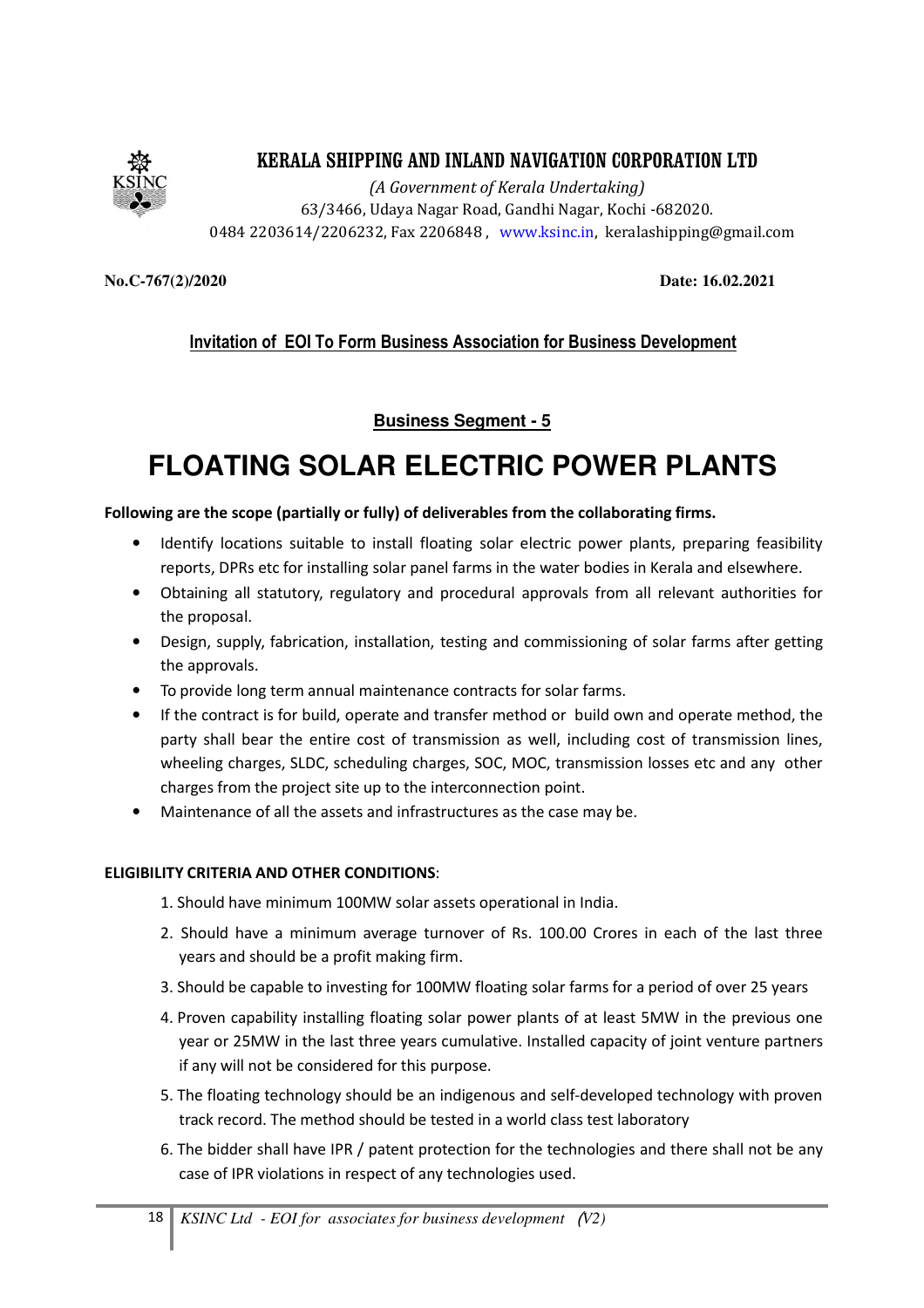#### OTHER TERMS AND CONDITIONS

- 1) Interested parties need to submit an EMD of Rs.50,000/- (Fifty Thousand only) in the form of demand draft payable at Cochin. In case of accepted bids, The EMD will be converted as security deposit
- 2) The successful party(ies) will be required to provide additional security deposit which will be determined after discussions with them.
- 3) Interested parties need to pay Rs.5,000/- (Five Thousand only) towards Tender processing fee

#### **DOCUMENTATION**

Interested parties who are eligible are requested to submit their bids with standard documentation as detailed in the beginning of this section (page No.7).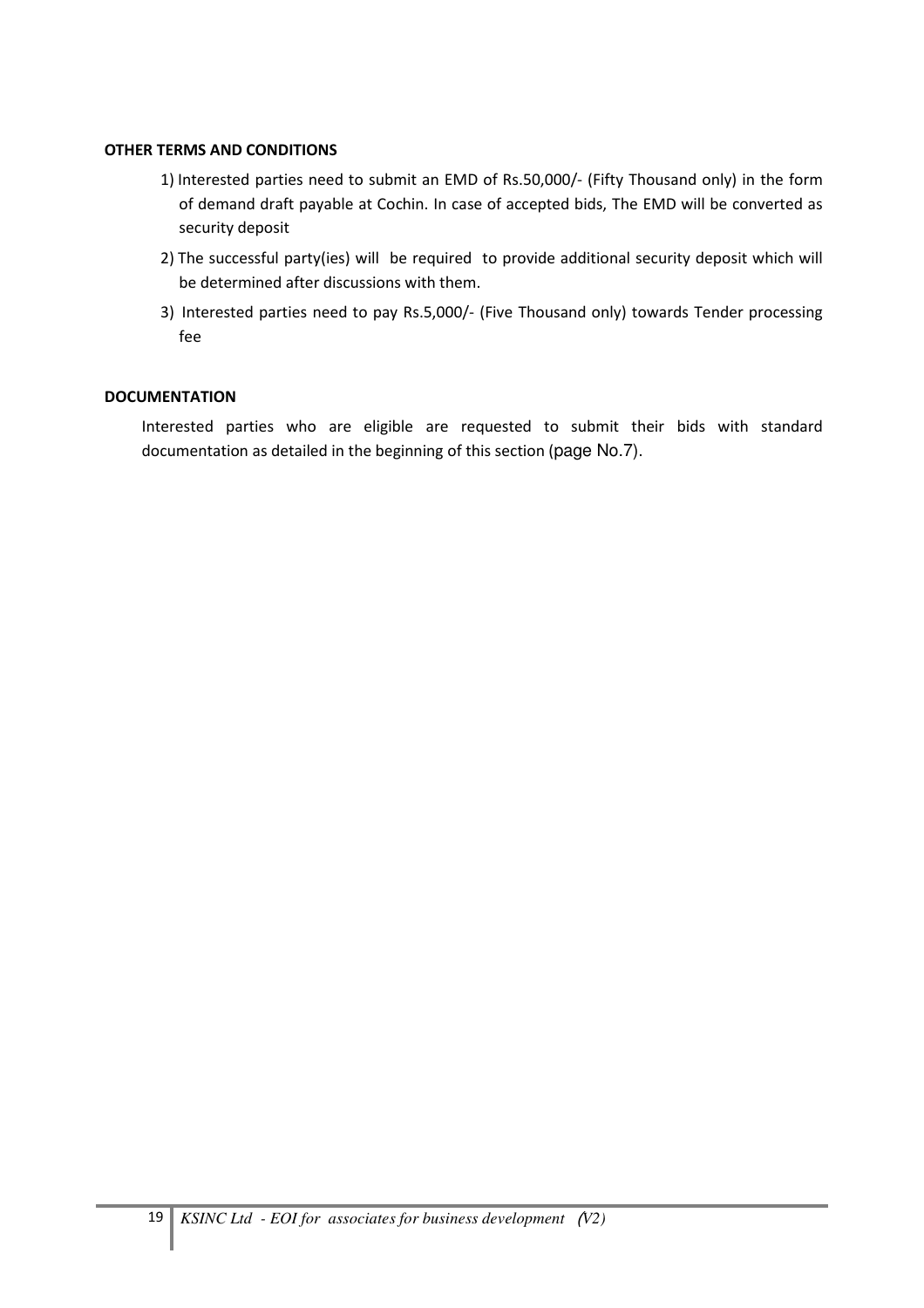

(A Government of Kerala Undertaking) 63/3466, Udaya Nagar Road, Gandhi Nagar, Kochi -682020. 0484 2203614/2206232, Fax 2206848 , www.ksinc.in, keralashipping@gmail.com

**No.C-767(2)/2020 Date: 16.02.2021**

# Invitation of EOI To Form Business Association for Business Development

## **Business Segment - 6**

# **MANNING OF VESSELS**

#### The following are the scope (partially or fully) of deliverables from the collaborating firms.

- To engage in the business of manning all kinds of vessels and crafts..
- Marketing, generation of business, obtaining approvals, execution of the contracts.
- Providing expertise in managing cruise vessels and their primary maintenance.
- The agency will conduct medical and physical examination of the crew prior to deployment.
- The agency is responsible for paying all statutory liabilities like, PF, ESI etc. towards his employees engaged / deployed for managing the vessel.
- The agency will be responsible for making the payment of salary, wages and all other expenses and allowances for the crew on time as per the contract agreement with the crew.

#### ELIGIBILITY CRITERIA AND OTHER CONDITIONS:

1. Should have minimum five years of experience in managing any of the following type of IV, RSV or seagoing vessels :

- a) At-least one 1000 MT oil tanker/ barge
- b) RO-RO vessels
- c) Sea going passenger vessels of Minimum 100 passenger capacity
- d) Sea going tugs
- e) Dredgers of at least 250 Cubic Meter per hour capacity
- 2. Experience in managing MS class vessels including their primary maintenance is desirable
- 3. Possession of DG shipping license for recruitment of sea men preferred.
- 4. Shall be capable to handle the statutory liabilities like, PF, ESI, Seaman's provident fund etc. Of the employees engaged / deployed by the new association.
- 5. The firm must have a minimum average turnover of at least Rs. 5.00 Crores from manning business and must be in profit for the last three years.
- 6. Must produce a solvency certificate for Rs. 2.00 Crore from bankers

#### OTHER TERMS AND CONDITIONS

1) Interested parties need to submit an EMD of Rs.50,000/- (Fifty Thousand only) in the form of demand draft payable at Cochin. In case of accepted bids, The EMD will be converted as security deposit.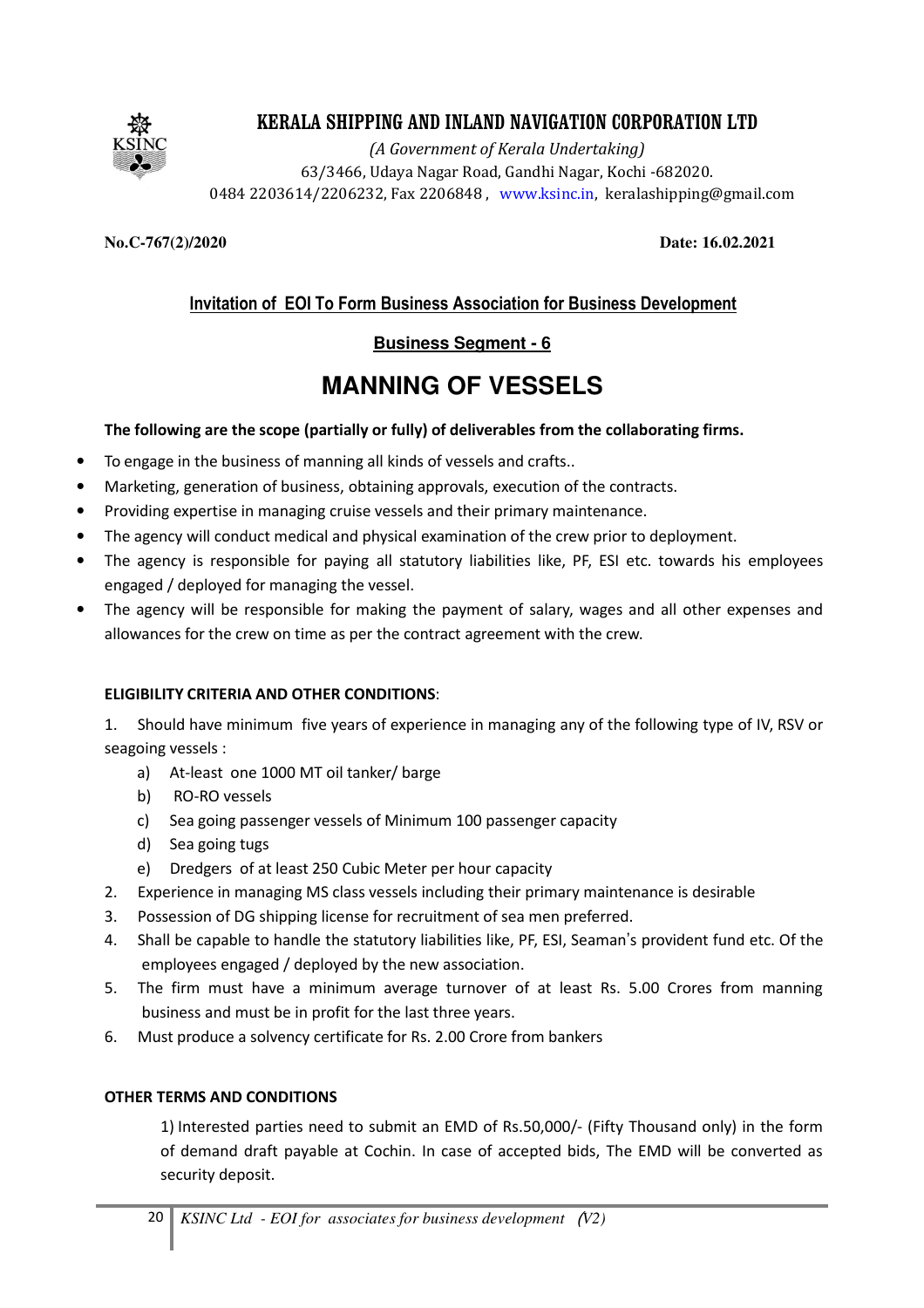2) The successful party(ies) will be required to provide additional security deposit which will be determined after discussions with them.

3) Interested parties need to pay Rs.5,000/- (Five Thousand only) towards Tender processing fee

#### **DOCUMENTATION**

Interested parties who are eligible are requested to submit the bid with documents detailed in the beginning of the section (page No.7).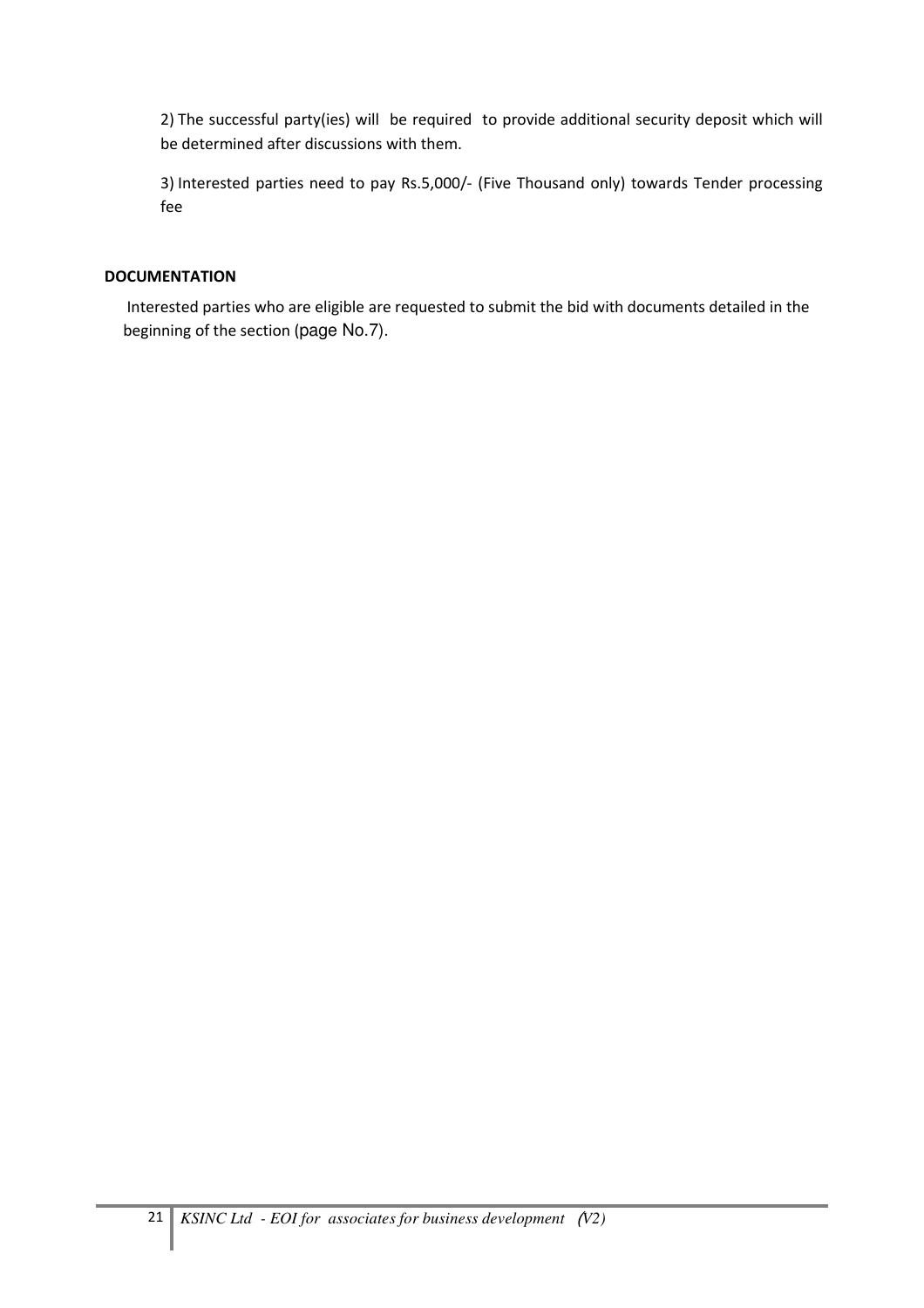

(A Government of Kerala Undertaking) 63/3466, Udaya Nagar Road, Gandhi Nagar, Kochi -682020. 0484 2203614/2206232, Fax 2206848 , www.ksinc.in, keralashipping@gmail.com

#### **No.C-767(2)/2020 Date: 16.02.2021**

## Invitation of EOI To Form Business Association for Business Development

## **Business Segment - 7**

# **DREDGING**

#### The following are the scope (partially or fully) of deliverables from the collaborating firms.

- Supply, manning and operation of Dredgers.
- Executing the dredging and other related works that may be awarded and all matters related thereto. Completion of dredging work as per terms and conditions of contract (if required including bund construction & other dredging allied activities).
- Canvassing for new businesses, exploring new business potentials, execution of works, liaising with concerned agencies/clients, submission of Bills to the Client and Obtaining payments etc.
- Supply, Manning and operation of dredgers, boats, tugs, other equipment, etc. as required for completing the projects.
- Supply, Manning and Operation of Survey Vessels etc.
- Procurement, Erection and Maintenance of Navigational Aids.
- Aware of the rules and regulations applicable to the area and is in force from time to time in connection with dredging operations.

#### ELIGIBILITY CRITERIA AND OTHER CONDITIONS:

- I. Category A For the estimated project cost exceeding Rs. 25.00 Crore.
	- Must be engaged in dredging reclamation, beach nourishment, debris removal, rock revetment, salvage works, bund construction, breakwater construction, environmental dredging etc in the last three financial years.
	- Must have an average annual turnover of Rs. 25.00 Crores over the last three years and the company shall be in profit during these years.
	- Should have minimum 5 years of experience in the field of dredging and related activities.
	- The firm should have minimum two Cutter suction dredger with minimum capacity of 100 Cubic Meter per hour of solids per hour, under ownership of the firm
	- Should have successfully completed similar works during last five years:
		- o Three dredging works each costing not less than Rs 10.00 Crores.
		- o Two dredging works each costing not less than Rs. 15.00 Crores.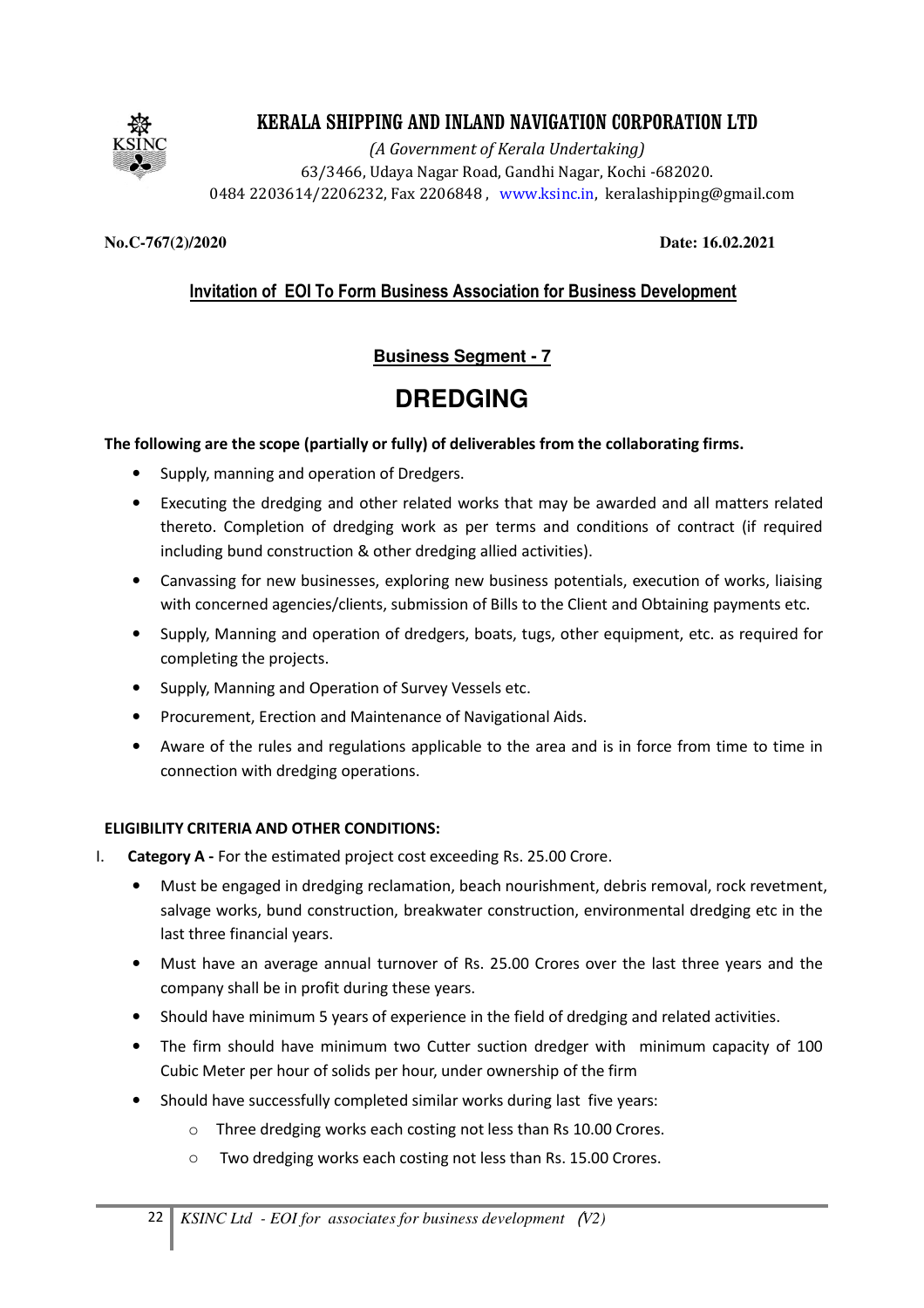- o One dredging work costing not less than Rs. 20.0 Crores.
- Must produce a solvency certificate from bankers for an amount of Rs. 10.00 Crores.
- II. Category B For projects with estimated cost of the project cost up to Rs. 25.00 Crores
	- The firm should have experience in dredging, reclamation, beach nourishment, debris removal, rock revetment, salvage works, bund construction, breakwater construction, environmental dredging etc.
	- The firm should have an average turn over from dredging activities of Rs. 15.00 Crores over the last three years and the company shall be in profit during these years.
	- Should have cutter suction dredgers under its ownership with combined capacity of capacity at least 100 Cubic meter solids per hour.
	- Must have completed in the last five years:
		- Three dredging works each costing not less than Rs 5.00 Crores.
		- Two dredging works each costing not less than Rs. 8.00 Crores.
		- One dredging work costing not less than Rs. 10.00Crores.
	- Must produce a solvency certificate form bankers for an amount of Rs. 5.00 Crores.

#### OTHER TERMS AND CONDITIONS

1. Interested parties need to submit an EMD of Rs.50,000/- (Fifty Thousand only) in the form of demand draft payable at Cochin. In case of accepted bids, The EMD will be converted as security deposit.

2. The successful party(ies) will be required to provide additional security deposit which will be determined after discussions with them.

3. Interested parties need to pay Rs.5000/- (Five Thousand only) towards Tender processing fee

#### **DOCUMENTATION**

**I.** Documents shall be submitted as per details in the beginning of this section (page No.7).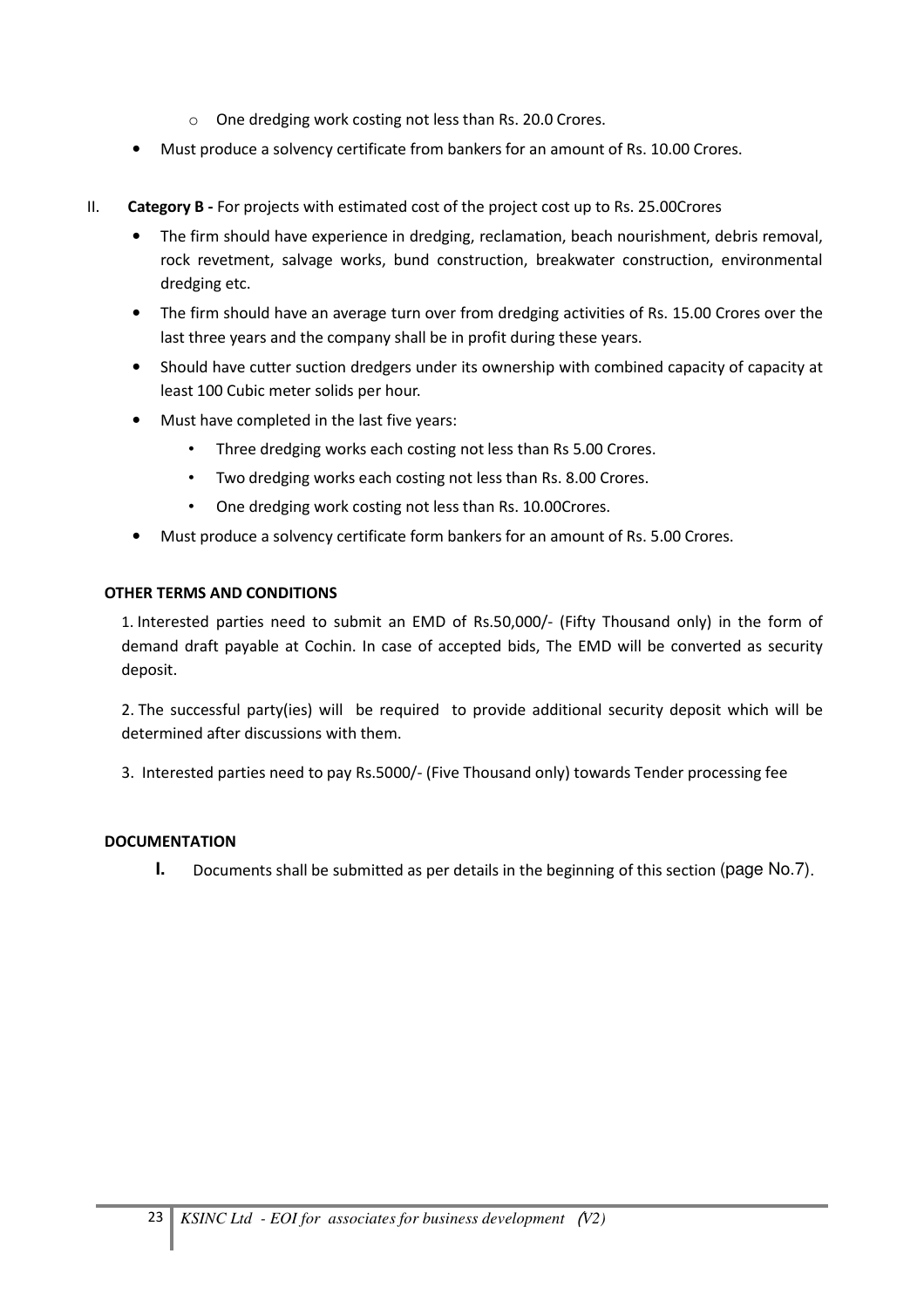

(A Government of Kerala Undertaking) 63/3466, Udaya Nagar Road, Gandhi Nagar, Kochi -682020. 0484 2203614/2206232, Fax 2206848 , www.ksinc.in, keralashipping@gmail.com

**No.C-767(2)/2020 Date: 16.02.2021**

# Invitation of EOI To Form Business Association for Business Development

## **Business Segment - 8**

# **CRUISE OPERATION**

#### Following are the scope (partially or fully) of deliverables from the collaborating firms.

- Identifying vessels, routes, location and potential of beginning new cruise operations
- The term cruise refers to day and night time services in inland waters, rivers and sea
- Providing vessels and manning for operations for tourism purpose.
- Design and execute packages of cruise boat operations
- The agency is responsible for paying all statutory liabilities like, PF, ESI etc. towards his employees engaged / deployed for managing the vessel.

#### ELIGIBILITY CRITERIA AND CONDITIONS

- Should have minimum five years of experience in the field
- Must have own or manage or operate at least three inland tourist boats or one sea MS class cruise vessels.
- Should have a minimum average turnover of Rs.5.00 Crores from similar operations in the last three years. The entity shall be in profit
- A solvency certificate from bankers for an amount of Rs. 2.00 Crores shall be submitted
- Experience in managing and operating cruise vessels or any other kind of inland and sea going passenger vessels including their primary maintenance and also other experience in operating marine and inland vessels.
- The agency shall maintain crew required as per the relevant Inland vessel or MMD rules as the case may be.
- They will be responsible for all formalities like, Fire & safety permissions, security clearances etc for operating the service.
- Maintenance of the cruise should be provided by the agency.

#### OTHER TERMS AND CONDITIONS

1. Interested parties need to submit an EMD of Rs.50,000/- (Fifty Thousand only) in the form of demand draft payable at Cochin. In case of accepted bids, The EMD will be converted as security deposit.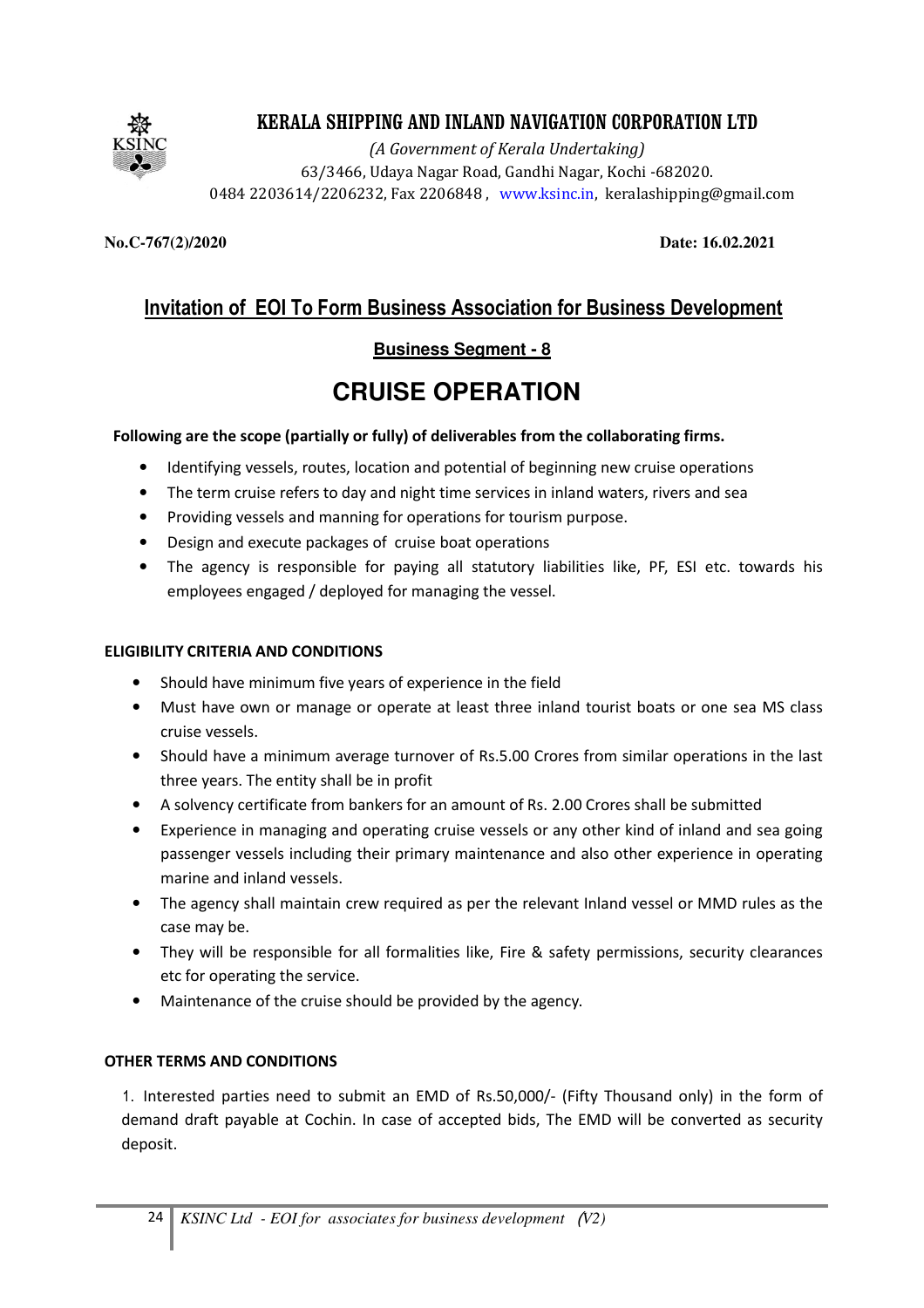2. The successful party(ies) will be required to provide additional security deposit which will be determined after discussions with them.

3. Interested parties need to pay Rs.5,000/- (Five Thousand only) towards Tender processing fe

#### **DOCUMENTATION**

- I. Interested parties who are eligible are requested to submit their bids as per details stated in the beginning of this section (page No.7).
- II. The parties shall submit details of tourist vessels they own or operate now.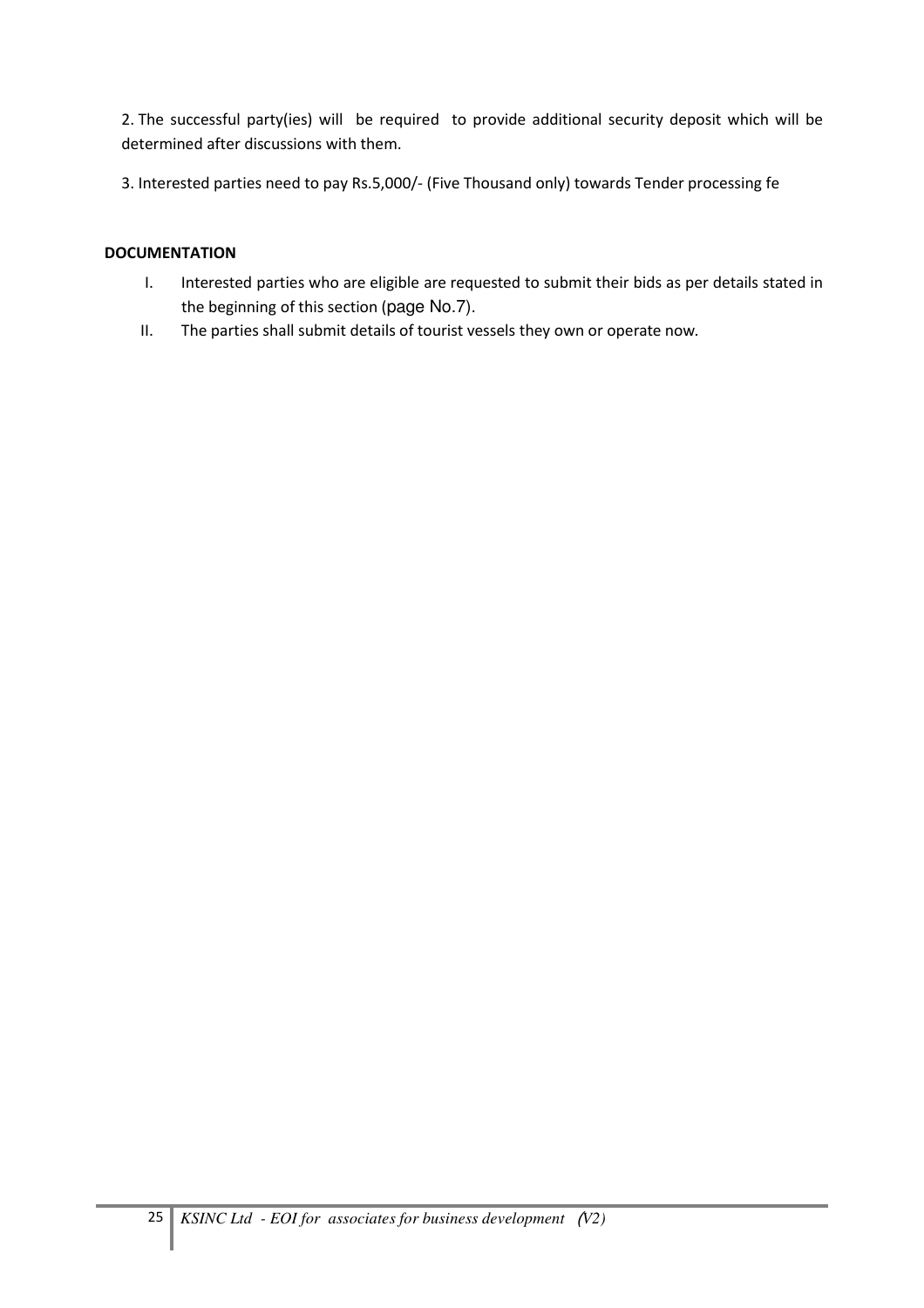

(A Government of Kerala Undertaking) 63/3466, Udaya Nagar Road, Gandhi Nagar, Kochi -682020. 0484 2203614/2206232, Fax 2206848 , www.ksinc.in, keralashipping@gmail.com

**No.C-767(2)/2020 Date: 16.02.2021**

# Invitation of EOI To Form Business Association for Business Development

# **Business Segment - 09**

# **LEASING OF VESSELS**

### The following are the scope (partially or fully) of deliverables from the collaborating firms.

- Providing different vessels with or without crew as per need.
- Providing different equipments and spare parts according to the operation to carry down.
- The vessels shall be registered and insured as per the provisions law prevailed at the place of operation and all legal works will be taken care by the agency.
- Seven days trial for the vessel to be provided, before confirming the lease.
- Service worthiness of the vessel shall be properly certified by an independent agency before handing over.
- Market and explore new business opportunities.

#### ELIGIBILITY CRITERIA AND CONDITIONS

- Have minimum five years experience in the field of vessel operation.
- The firm should not be blacklisted by any government agencies, state agencies.
- The vessels provided shall be owned by the bidder with all necessary valid registration and licenses. Lease from third party vessel owners will not be allowed.
- The firm must be solvent to carry out the operations.

### OTHER TERMS AND CONDITIONS

1) Interested parties need to submit an EMD of Rs.50,000/- (Fifty Thousand only) in the form of demand draft payable at Cochin. In case of accepted bids, The EMD will be converted as security deposit.

2) The successful party(ies) will be required to provide additional security deposit which will be determined after discussions with them.

3) Interested parties need to pay Rs.5,000/- (Five Thousand only) towards Tender processing fee **DOCUMENTATION** 

- Interested parties who are eligible are requested to submit their bids as per details stated in the beginning of this section (page No.7).
- List of vessels and their details shall be submitted.

\*\*\*\*\*\*\*\*\*\*\*\*\*\*\*\*\*\*\*\*\*\*\*\*\*\*\*\*\*\*\*\*\*\*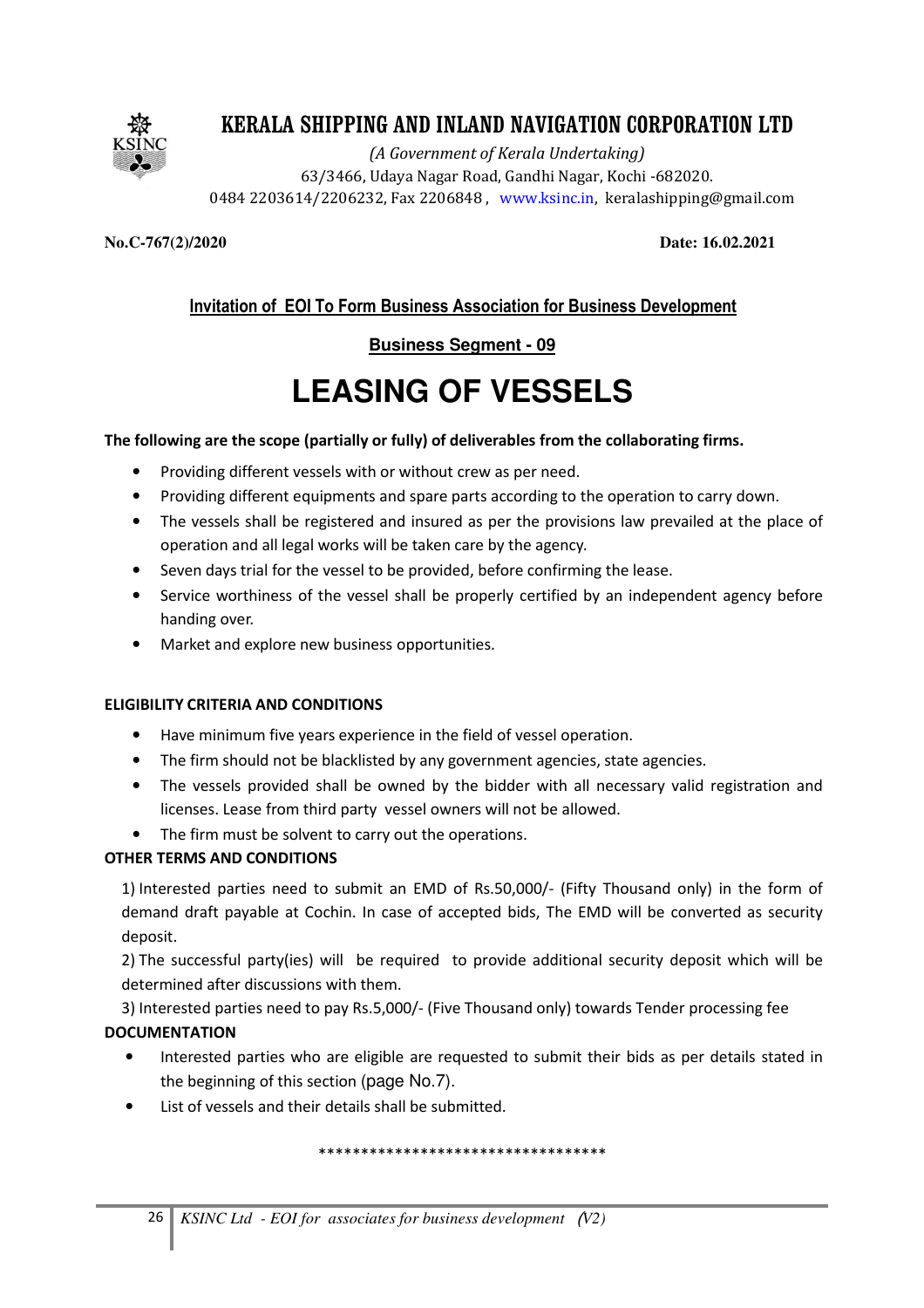

(A Government of Kerala Undertaking) 63/3466, Udaya Nagar Road, Gandhi Nagar, Kochi -682020. 0484 2203614/2206232, Fax 2206848 , www.ksinc.in, keralashipping@gmail.com

**No.C-767(2)/2020 Date: 16.02.2021**

Invitation of EOI To Form Business Association for Business Development

## **Business Segment - 10**

# ERP IMPLEMENTATION AND MANAGEMENT CONSULTANCY **SERVICES**

#### The following are the scope (partially or fully) of deliverables from the collaborating firms.

- I. Implementation of ERP software (SAP, Tally, Oracle) in interested party premises in the event of Digitization, Migration or Transition
- II. Understand the existing business processes and existing ERP application if any. Checking for Existence of manual process, and control there ff for such manual process.
- III. Assess the usage of ERP and adequacy of IT infrastructure, validations and controls etc. MIS reporting configuration, Submission of project plan.
- IV. Execution of project as per scope of work.
- V. Control gaps for business process controls and standard settings
- VI. Post Implementation, Maintenance and Support
- VII. Ticket processing at various levels, enhancements, new developments, upgrades, optimization, surveillance and safeguards, documentation, advisory and audit, roll out.
- VIII. ITES in the form of BPO as a remote back office functioning at a different location executing day to day operations as well as periodical tasks as to reconciliation, consolidation and statutory tasks and various ERP system testing from UAT, unit testing, scenario testing, integration testing to regression testing etc
	- IX. Cloud Solutions, integrated cloud solutions as a SaaS (Software as a Service model), implementation and integration, hosting, maintenance, stabilization and support services and managed services.
	- X. Provide management consulting services to Manufacturing, Other Businesses, Service, Agriculture sectors in their Production, Operations, Sales and Marketing, Merchandising, Finance, Waste Management, Environment protection, Human Resources landscape with solutions on
		- -Business Processes
		- -Trends and Absorption
		- -Problem Identification
		- -Diversification
		- -**Transition**
		- -E Commerce
		- -CRM
		- -User Experience
		- -Effective Solutions based on User and Customer experience
		- -Skilling
		- -Documentation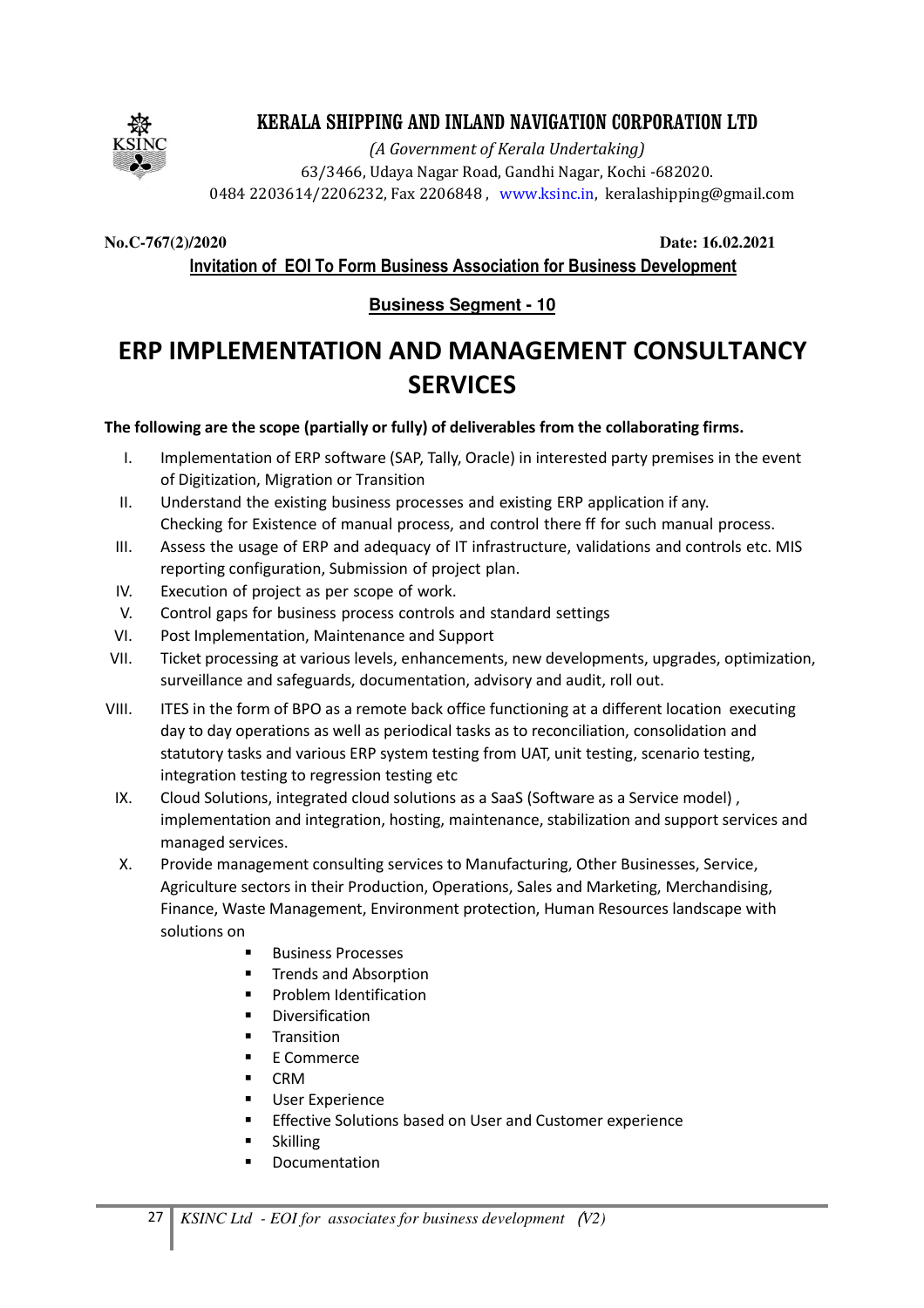#### ELIGIBILITY CRITERIA AND OTHER CONDITIONS

- $\bullet$  Should be an authorized implementation partner with the reputed ERP Company.
- Should be a consultancy or auditing firm having at least 10 years experience in ERP implementation in the field of Managementt consulting.
- The company must have a minimum average turnover of at least Rs. 10.00 Crores in the last three years shall be in profit for the last three years and should be solvent to carry out the operations.
- Shall submit a solvency certificate from banker for an amount of Rs. 4.00 Crores.
- Should have completed at least three full ERP implementation end to end
- Purchase Order value of at least one of the ERP implementation should be at least Rs. One Crore or above.
- Not have been blacklisted by any State/Central Government organizations/Firms/Institutions/Cent ral PSU/PSU should have a positive net worth during last three years.

#### OTHER TERMS AND CONDITIONS

1) Interested parties need to submit an EMD of Rs.50,000/- (Fifty Thousand only) in the form of demand draft payable at Cochin. In case of accepted bids, The EMD will be converted as security deposit.

2) The successful party(ies) will be required to provide additional security deposit which will be determined after discussions with them.

3) Interested parties need to pay Rs.5,000/- (Five Thousand only) towards Tender processing fee.

#### **DOCUMENTATION**

1. Interested parties who are eligible are requested to submit their bids with details as specified in the beginning of this section (page No.7).

2. In addition details of the ERP package the agency implements with details of implementation within the state of Kerala, also may be given.

\*\*\*\*\*\*\*\*\*\*\*\*\*\*\*\*\*\*\*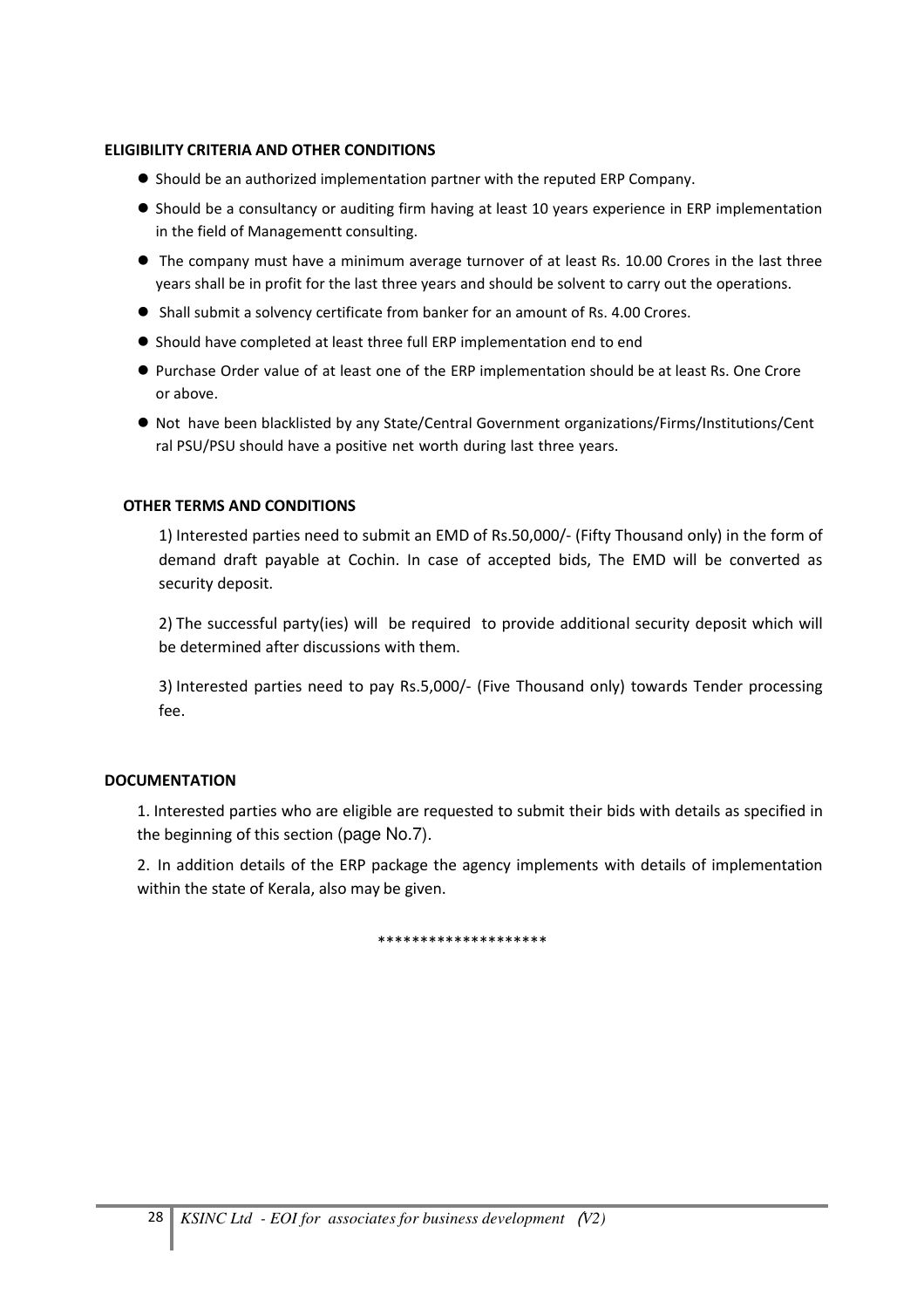

(A Government of Kerala Undertaking) 63/3466, Udaya Nagar Road, Gandhi Nagar, Kochi -682020. 0484 2203614/2206232, Fax 2206848 , www.ksinc.in, keralashipping@gmail.com

**No.C-767(2)/2020 Date: 16.02.2021**

Invitation of EOI To Form Business Association for Business Development

**Business Segment - 11**

# **SHIPPING INDUSTRY AUTOMATION SOUTIONS**

#### The following are the scope (partially or fully) of deliverables from the collaborating firms.

- I. Fixed Automation for high volume production settings that have dedicated equipment for discrete mass production and continuous flow systems to perform their fixed and repetitive operations to achieve high production volumes.
- II. Programmable Automation to facilitate changeable operation sequences and machine configuration using electronic controls, reprogram sequence and machine operations used in medium-to-high product volume settings and mass production
- III. Flexible Automation in computer-controlled flexible manufacturing systems, computer codes to trigger automatic lower level changes, in batch processes with high product varieties.
- IV. Integrated Automation processes function under digital information processing coordination and computer control comprising technologies like
	- Computer-aided process planning
	- Computer-supported design and manufacturing
	- Flexible machine systems
	- Computer numerical control machine tools
	- Automated material handling systems, like robots
	- Automatic storage and retrieval systems
	- Computerized production and scheduling control
	- IOT (Internet of Things)
	- AI (Artificial Intelligence)
	- Block Chain
	- Predictive maintenance of large and small vessels.

#### ELIGIBILITY CRITERIA AND OTHER CONDITION

- Should be proficient in advanced digital technologies and application of the same in industrial production and have a minimum of two years of experience in the area.
- Annual average turnover from during each of the last two financial years should be Minimum Rs 2.00 Crores from the automation business. The firm shall be in profit during these years.
- ISO 9001:2008 ISO /IEC20000-1:2011 certification preferred.

#### OTHER TERMS AND CONDITIONS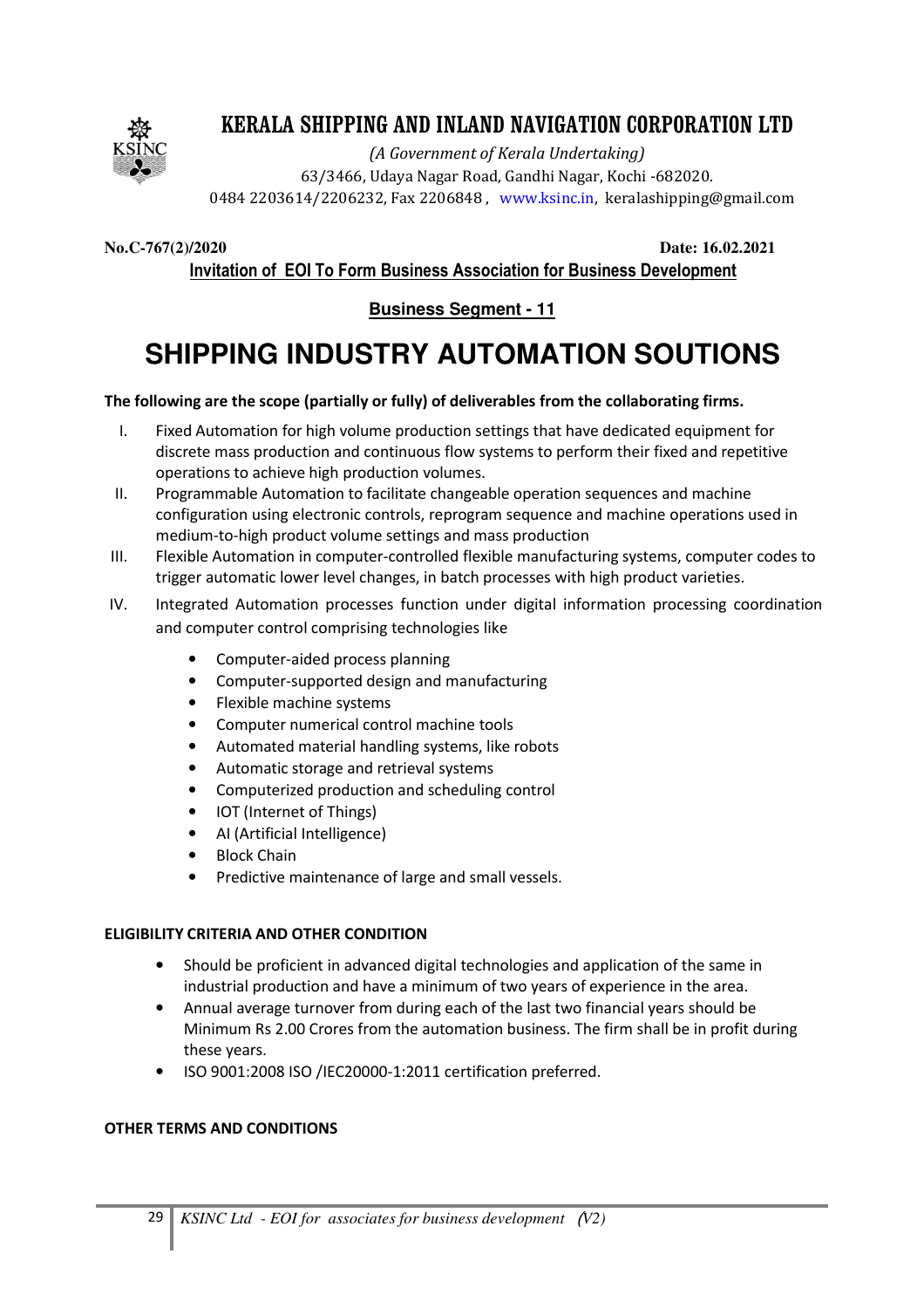1) Interested parties need to submit an EMD of Rs.50,000/- (Fifty Thousand only) in the form of demand draft payable at Cochin. In case of accepted bids, The EMD will be converted as security deposit.

2) The successful party(ies) will be required to provide additional security deposit which will be determined after discussions with them.

3) Interested parties need to pay Rs.5,000/- (Five Thousand only) towards Tender processing fee

#### **DOCUMENTATION**

- 1. Interested parties who are eligible are requested to submit their bids as per standard terms stated in the beginning of this section (page No.7)
- 2. In addition, specify details of the automation software the firm represents and details of installations within India.

\*\*\*\*\*\*\*\*\*\*\*\*\*\*\*\*\*\*\*\*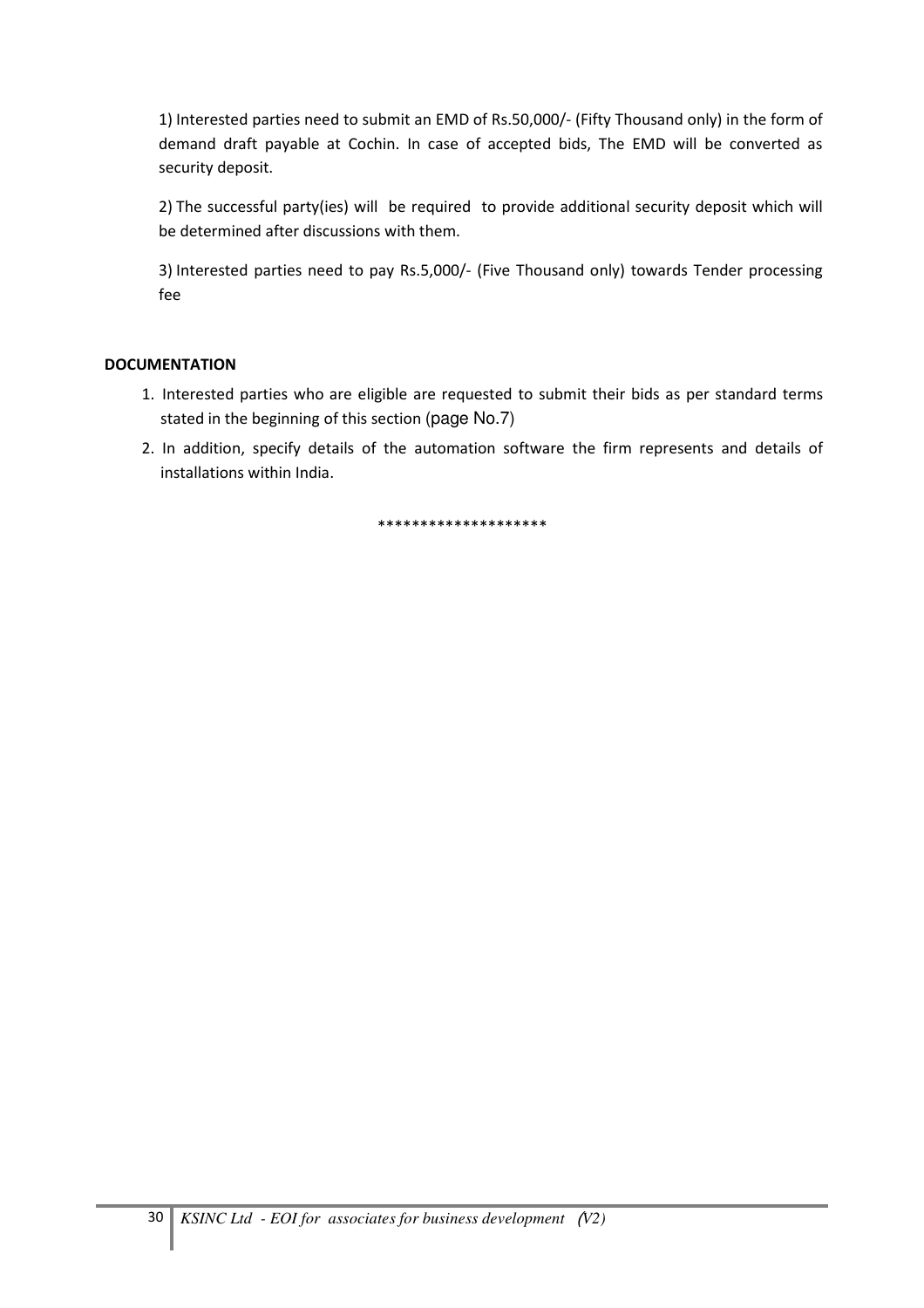

(A Government of Kerala Undertaking) 63/3466, Udaya Nagar Road, Gandhi Nagar, Kochi -682020. 0484 2203614/2206232, Fax 2206848 , www.ksinc.in, keralashipping@gmail.com

**No.C-767(2)/2020 Date: 16.02.2021**

# Invitation of EOI To Form Business Association for Business Development

# **Business Segment - 12**

# **SURVEILLANCE / SECURITY**

#### The following are the scope (partially or fully) of deliverables from the collaborating firms.

- Assist in setting up an integrated security surveillance system for the boats which involves the design, supply installation, testing and commissioning, operational support and an effective state of the art integrated security and surveillance operation centre.
- Video Surveillance
	- a) Installation of cameras
	- b) Set up of command and control centre
- Response Management
	- a) GPS Enabled boats
	- b) Computer aided
- Data centre and disaster recovery centre :
	- a) Design and setup of Data Centre and Disaster Recovery Centre or make arrangements to host a data centre
	- b) Procurement and installation of hardware including servers, storage, racks etc.
- Networking: Provide all network components such as reuters, switches etc

#### ELIGIBILITY CRITERIA AND CONDITIONS

- Should have a minimum experience 5 years in the security and surveillance products industry in manufacturing and executing turn key projects.
- Having minimum average turnover of Rs. 5.00 Crores in each of the last three years. The firm shall be in profit during these years.
- The firm should not be blacklisted by any government agencies, state agencies.
- A solvency certificate for an amount of Rs. 2.00 Crores shall be submitted.
- Previous experience of Supply, Installation, Testing and Commissioning of **SURVEILLANCE** / **SECURITY** system is mandatory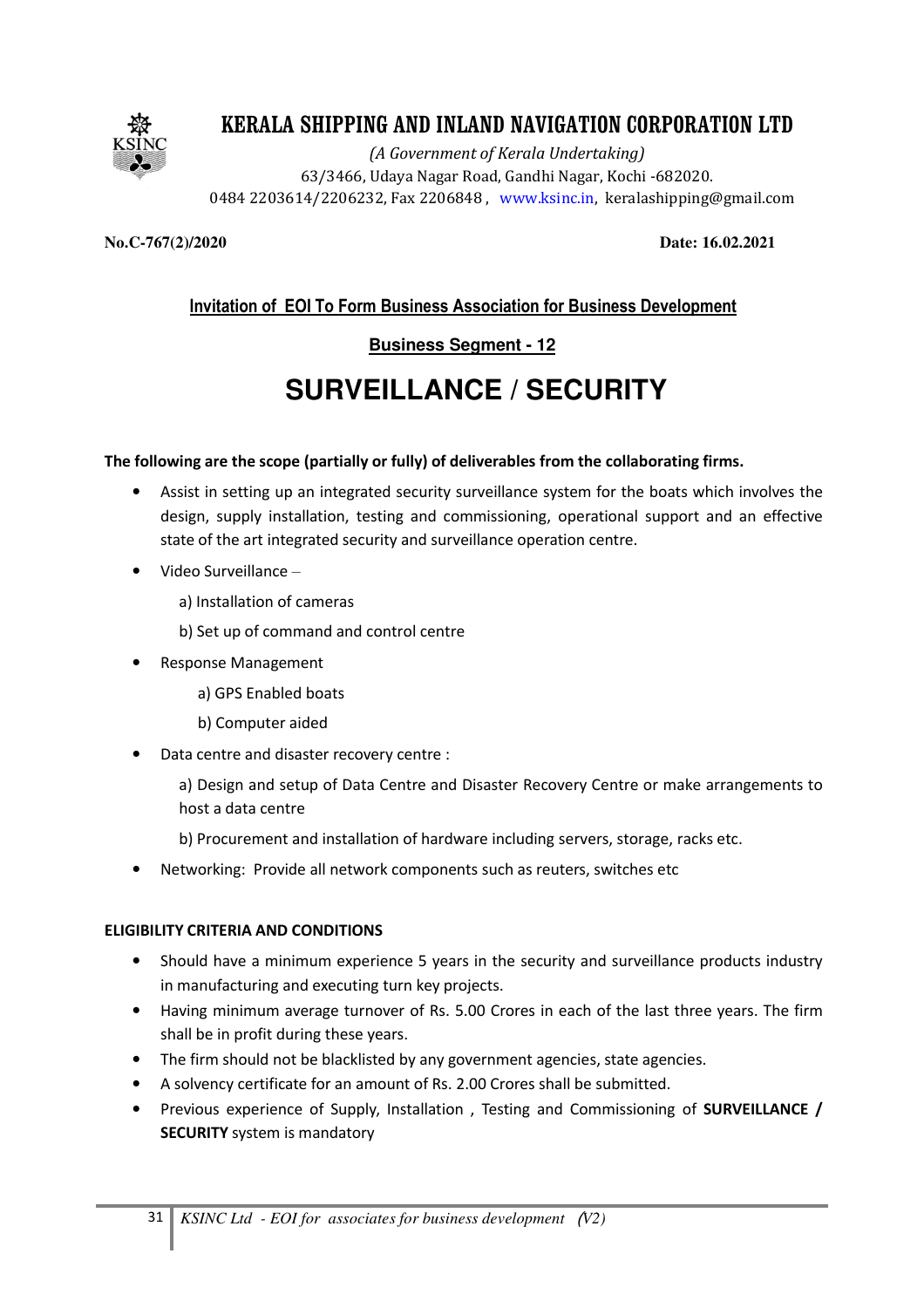#### OTHER TERMS AND CONDITIONS

1. Interested parties need to submit an EMD of Rs.50,000/- (Fifty Thousand only) in the form of demand draft payable at Cochin. In case of accepted bids, The EMD will be converted as security deposit.

2. The successful party(ies) will be required to provide additional security deposit which will be determined after discussions with them.

3. Interested parties need to pay Rs.5,000/- (Five Thousand only) towards Tender processing fee

#### **DOCUMENTATION**

1. Interested parties who are eligible are requested to submit their bids as per standard conditions specified in the beginning of this section (page No.7).

2. A note on manufacturing facilities and projects executed be attached.

\*\*\*\*\*\*\*\*\*\*\*\*\*\*\*\*\*\*\*\*\*\*\*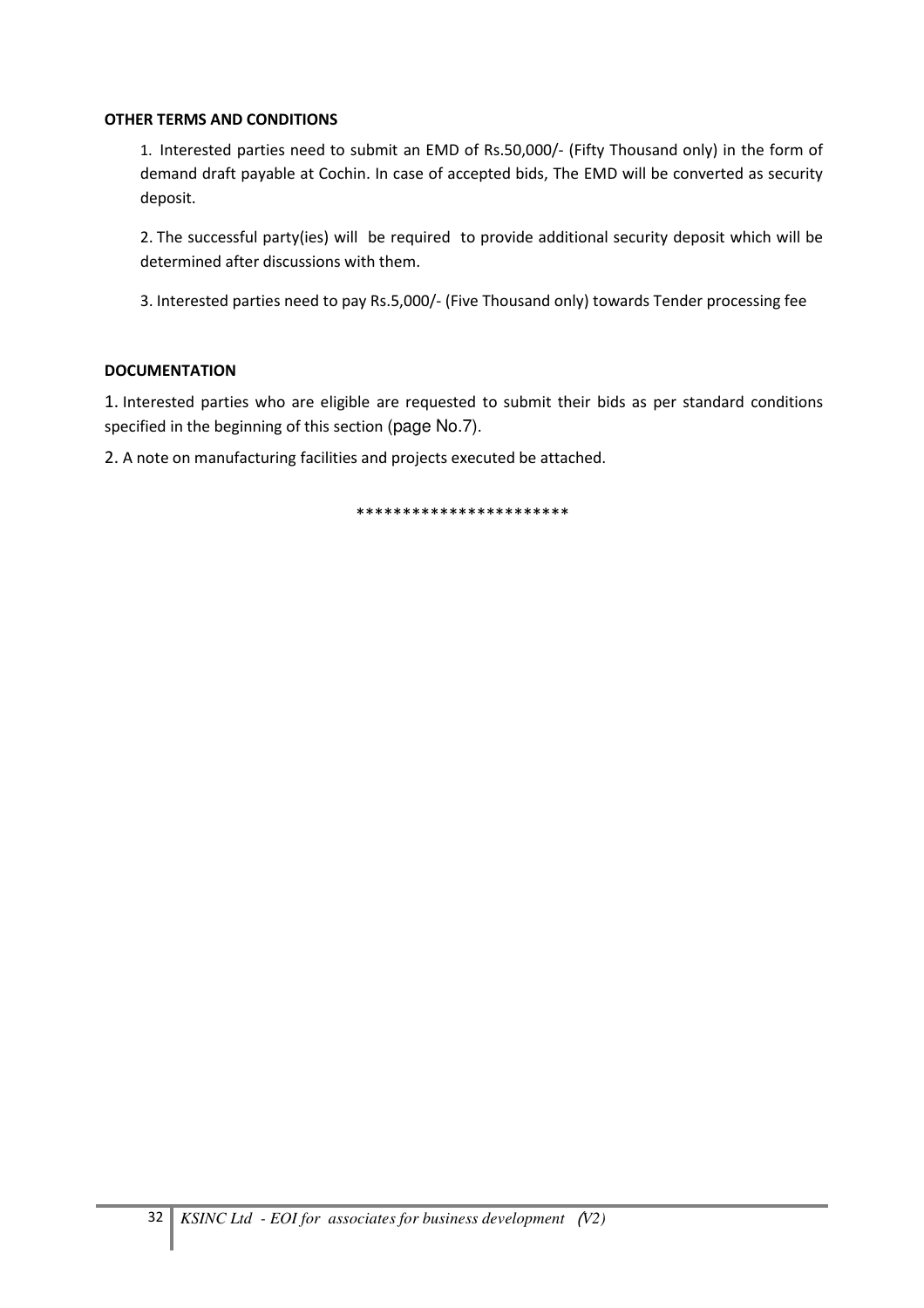

(A Government of Kerala Undertaking) 63/3466, Udaya Nagar Road, Gandhi Nagar, Kochi -682020. 0484 2203614/2206232, Fax 2206848 , www.ksinc.in, keralashipping@gmail.com

**No.C-767(2)/2020 Date: 16.02.2021**

Invitation of EOI To Form Business Association for Business Development

# **Business Segment - 13**

# **WATER RESOURCES DEVELOPMENT**

The following are the scope (partially or fully) of deliverables from the collaborating firms.

- 1. Enhance the water quality through eco-friendly / organic water treatment
- 2. Designing, supply, construction, installation, testing, commissioning of intake system
- 3. Raw water treatment plant
- 4. Service reservoirs
- 5. Create bottling or distribution system
- 6. Cost effective solution for water treatment and recycling in individual households, corporate, society and community at large
- 7. Sewage water treatment and re cycling
- 8. Provide expertise in organic/herbal reagents for water purification in all sectors across India

#### ELIGIBILITY CRITERIA AND CONDITIONS

- Five years experience in the developmental activities in water, waterbodies and related works specified above.
- Expertise in eco friendly / organic treatment of water
- Should have a proven R&D track record and have adequate facilities
- Possession of patents in the same will be an added advantage
- Having minimum average turnover of Rs. 5.00 Crores for the last three years and the firm shall be in profit during these years.
- A solvency certificate from bankers for an amount of Rs. 2.00 Crores shall be submitted.
- The firm should not be blacklisted by any government agencies, state agencies.

#### OTHER TERMS AND CONDITIONS: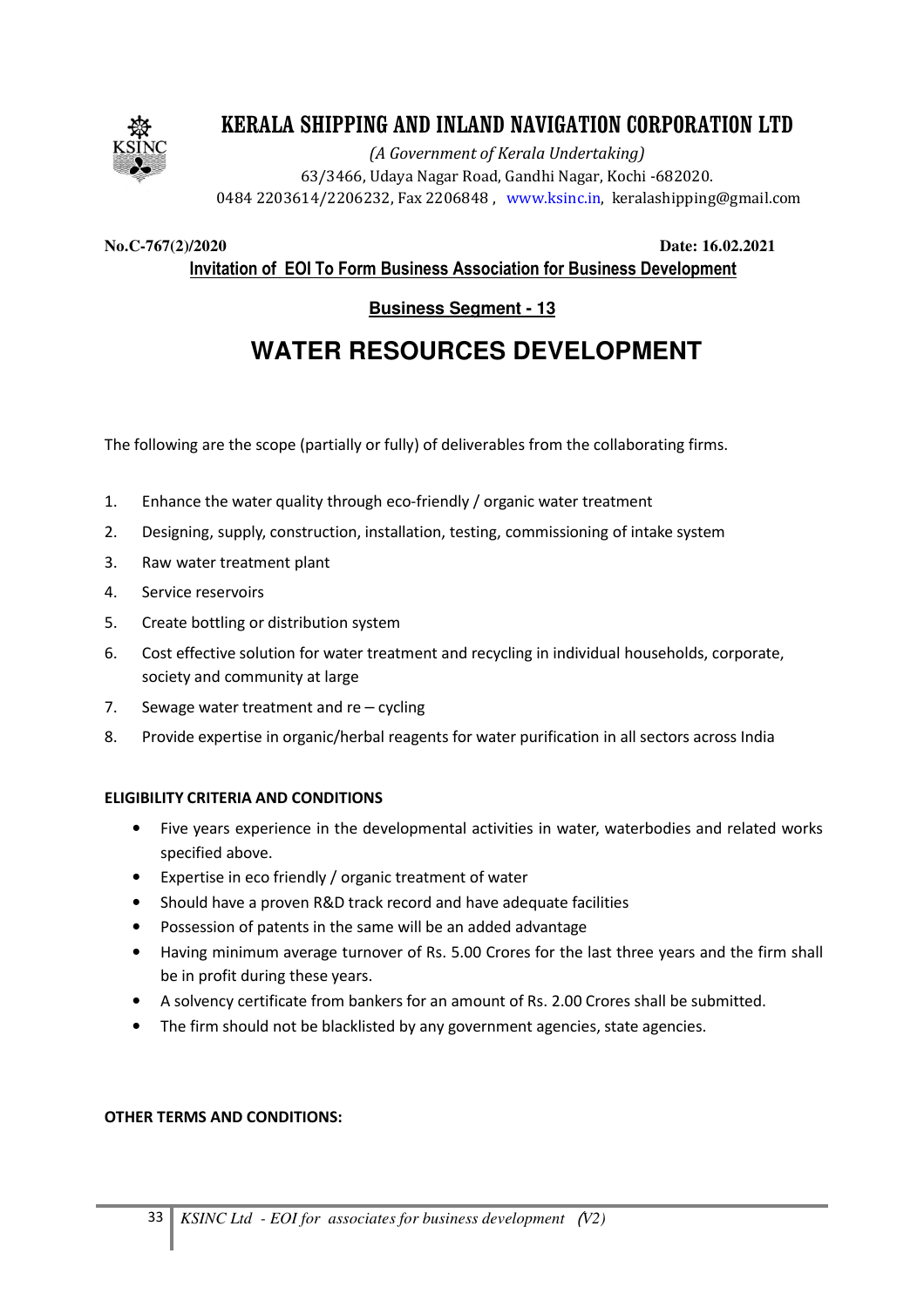1) Interested parties need to submit an EMD of Rs.50,000/- (Fifty Thousand only) in the form of demand draft payable at Cochin. In case of accepted bids, The EMD will be converted as security deposit.

2) The successful party(ies) will be required to provide additional security deposit which will be determined after discussions with them.

3) Interested parties need to pay Rs. 5,000/- (Five Thousand only) towards Tender processing fee

#### **DOCUMENTATION**

- Interested parties who are eligible are requested to submit their bids as per standard requirements as stated in the beginning of this section (page No.7).
- Details of the technical know how in possession of the firm and projects executed shall be included.

\*\*\*\*\*\*\*\*\*\*\*\*\*\*\*\*\*\*\*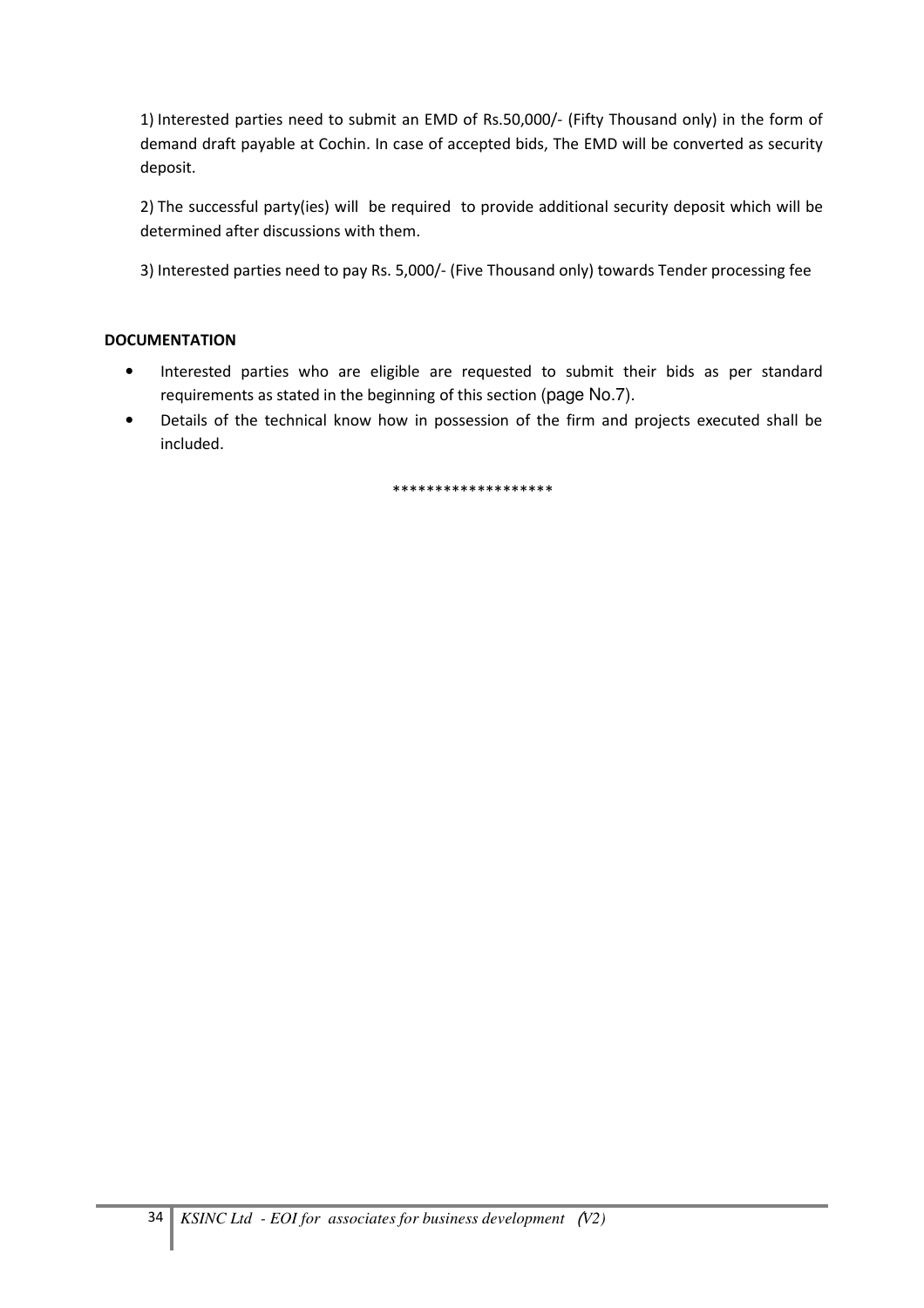

(A Government of Kerala Undertaking) 63/3466, Udaya Nagar Road, Gandhi Nagar, Kochi -682020. 0484 2203614/2206232, Fax 2206848 , www.ksinc.in, keralashipping@gmail.com

**No.C-767**(2)**/**2020 **Date: 16.02.2021**

# Invitation of EOI To Form Business Association for Business Development

# **Business Segment - 14**

# **MANAGEMENT AND DEVELOPMENT OF MARINAS AND WATER SPORTS / ADVENTURE SPORTS CENTRES**

#### Following are the scope (partially or fully) of deliverables from the collaborating firms.

- Identifying locations suitable for development of marinas and water sports / adventure sports activities.
- Identifying existing marinas and water sports centres suitable for takeover, management and development.
- Preparing feasibility reports, Detailed Project reports etc for the identified locations.
- Getting statutory permissions, project execution, implementation etc for the project
- Invest, develop and manage facilities entrusted.
- The agency will be responsible for all activities for the development and day to day management of the activities at the sites.

### ELIGIBILITY CRITERIA AND CONDITIONS

- Should have minimum three years of experience in management of a recognised marina or a large water sports centre.
- The water sports centres shall have a mix of vessels and equipments for power driven activities -like speed boats, water scooter / jet skie, banana rides, para -sailing etc
- Should have a minimum average turnover of Rs.5.00 Crores from similar operations in the last three years. The entity shall also be in profit
- A solvency certificate from bankers for an amount of Rs. 2.00 Crores shall be submitted
- Experience in construction, repair and maintenance of yachts and other pleaseure crafts will be an added advantage.
- The agency shall have enough man power to establish and manage the facilities. Sub contracting these activities will not be allowed.
- They will be responsible for all formalities like, statutory licenses and permissions, Fire & safety permissions, security clearances etc for operating the facilities.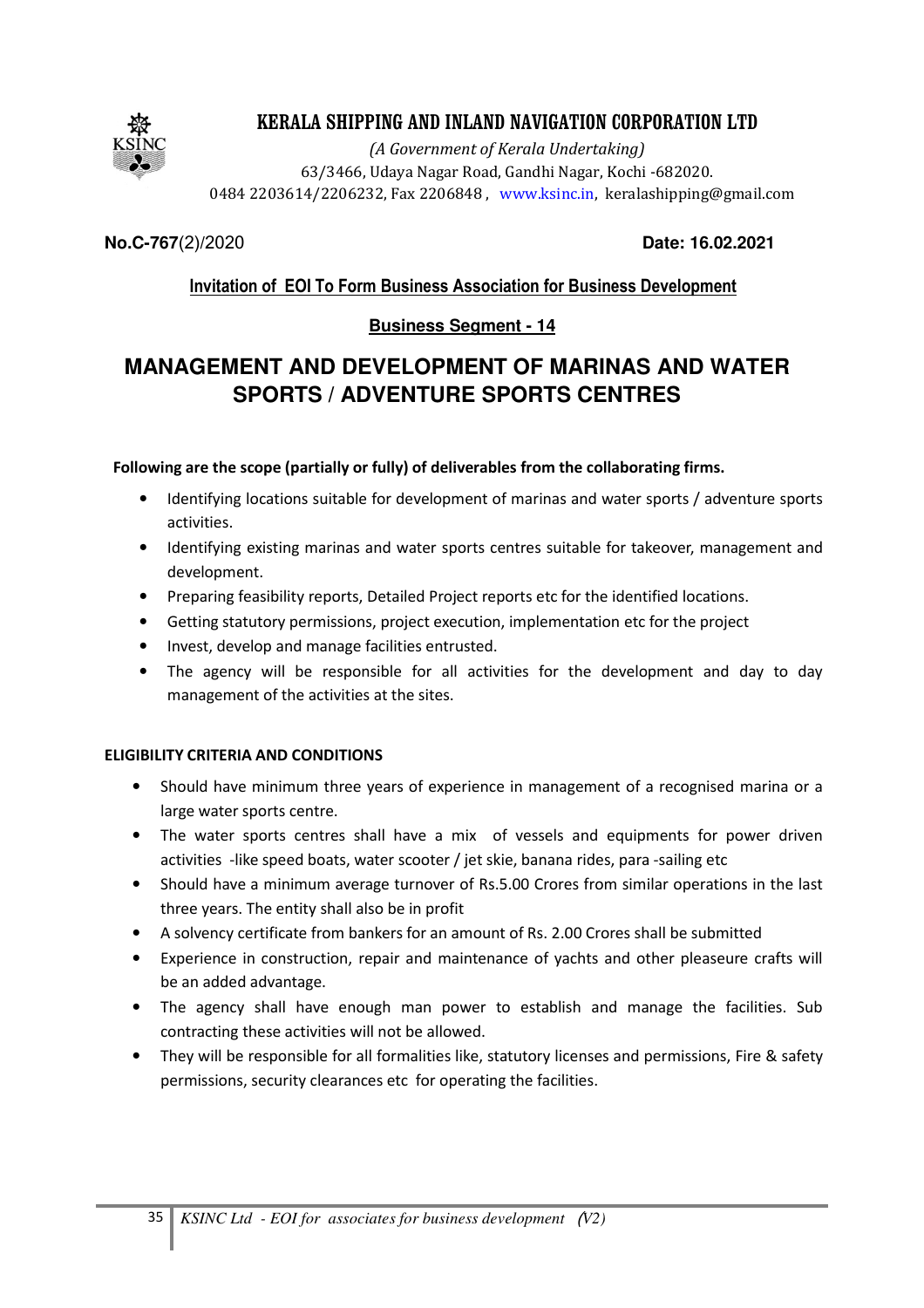#### OTHER TERMS AND CONDITIONS

1) Interested parties need to submit an EMD of Rs.50,000/- (Fifty Thousand only) in the form of demand draft payable at Cochin. In case of accepted bids, The EMD will be converted as security deposit.

2) The successful party(ies) will be required to provide additional security deposit which will be determined after discussions with them.

3) Interested parties need to pay Rs.5,000/- (Five Thousand only) towards Tender processing fee

#### **DOCUMENTATION**

III. Interested parties who are eligible are requested to submit their bids as per details stated in the beginning of this section (page No.7 of the main document).

\*\*\*\*\*\*\*\*\*\*\*\*\*\*\*\*\*\*\*\*\*\*\*\*\*\*\*\*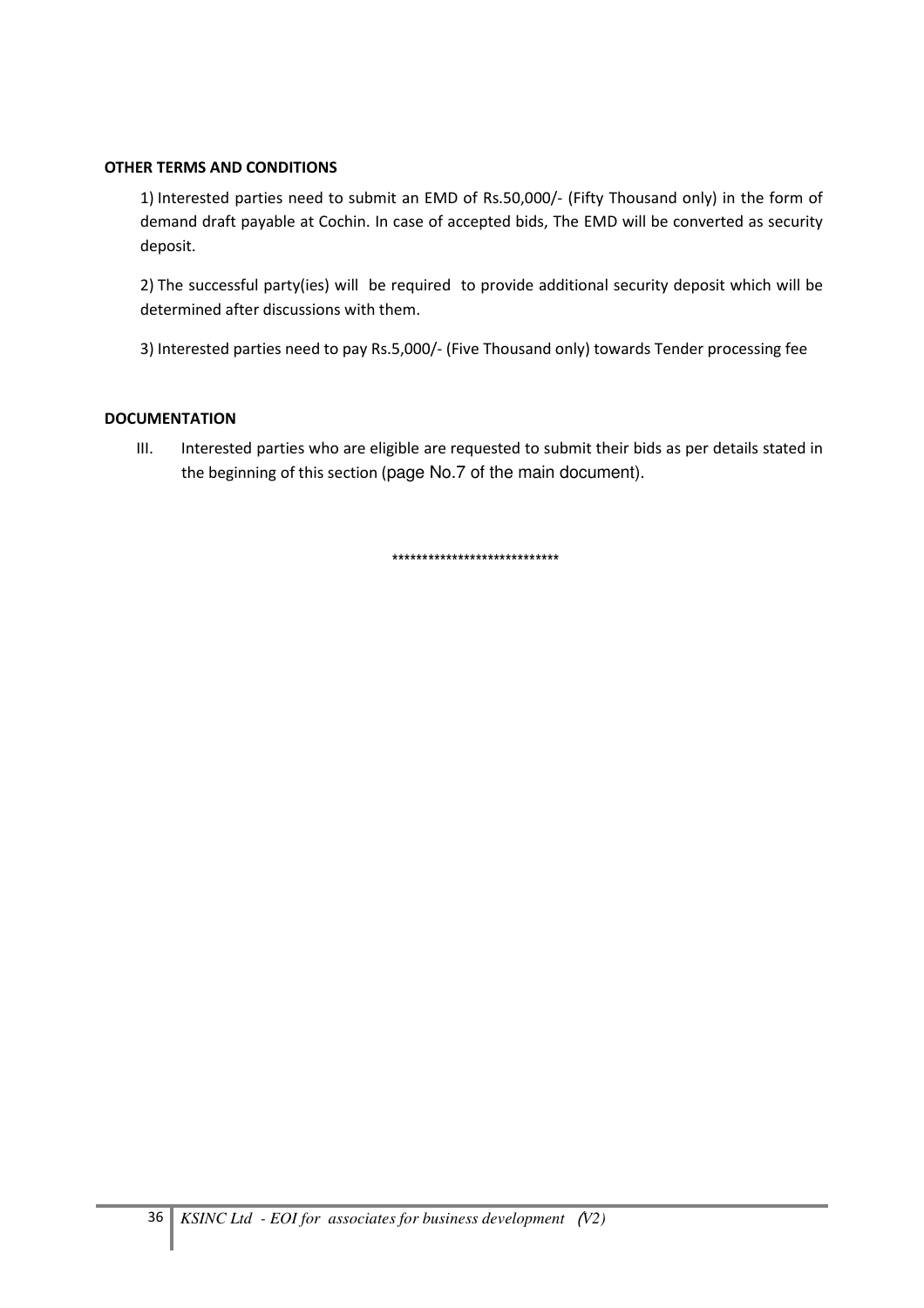

(A Government of Kerala Undertaking) 63/3466, Udaya Nagar Road, Gandhi Nagar, Kochi -682020. 0484 2203614/2206232, Fax 2206848 , www.ksinc.in, keralashipping@gmail.com

**No.C-767(2)/2020 Date: 16.02.2021**

### Invitation of EOI To Form Business Association for Business Development

#### **Business Segment - 15**

# **SUPPLY OF MARINE EQUIPMENTS AND CONSUMABLES**

#### The following are the scope (partially or fully) of deliverables from the collaborating firms.

- I. Marketing, Generation of Business. Execution of works, Liaising with concerned agencies/clients, obtaining approvals from the agencies concerned, Submission of Bills to the Client and Obtaining payments etc.
- II. Supply of Equipments includes Engines, Spare parts of various equipments, accessories, & outfitting, tools & tackles etc. Consumables like PPEs, Welding Electrodes, Paint, Flooring Materials etc
- III. The supplier shall be Either an OEM or a Registered Dealer of the Manufacturer
- IV. Providing necessary support for tendering including costing.
- V. Procurement and supply of all materials including equipment for construction of the vessels. This will include supply of on board spares also.
- VI. All documentations/ necessary requirements and successful delivery of the products & services at the locations and time line specified in the tender.
- VII. Post-delivery Warranty support and providing Comprehensive Annual Maintenance
- VIII. Complete project management, documentations including manpower for the above activities is in the scope of the collaborating firm.
- IX. The party should agree to work jointly with KSINC for each project on an exclusive basis.
- X. The party should agree to work jointly with KSINC inside yard premises on turnkey basis.
- XI. There shall be a non-disclosure clause and the partner shall not directly or indirectly compete in the same sector.

#### ELIGIBILITY CRITERIA AND OTHER CONDITIONS:

- Having a minimum experience of 3 years in the relevant field. Relevant field means Marine/Oil and Gas/Railways/MES etc.
- •. Minimum average turnover of Rs. 50.00 Lakhs annually for the last three years. The entity shall be in profit in all these years.
- Firms should not be a blacklisted/ put on tender holiday list by any of Government departments, agencies, PSUs, or reputed private firms. A self-declaration to this effect should be enclosed in the proposal.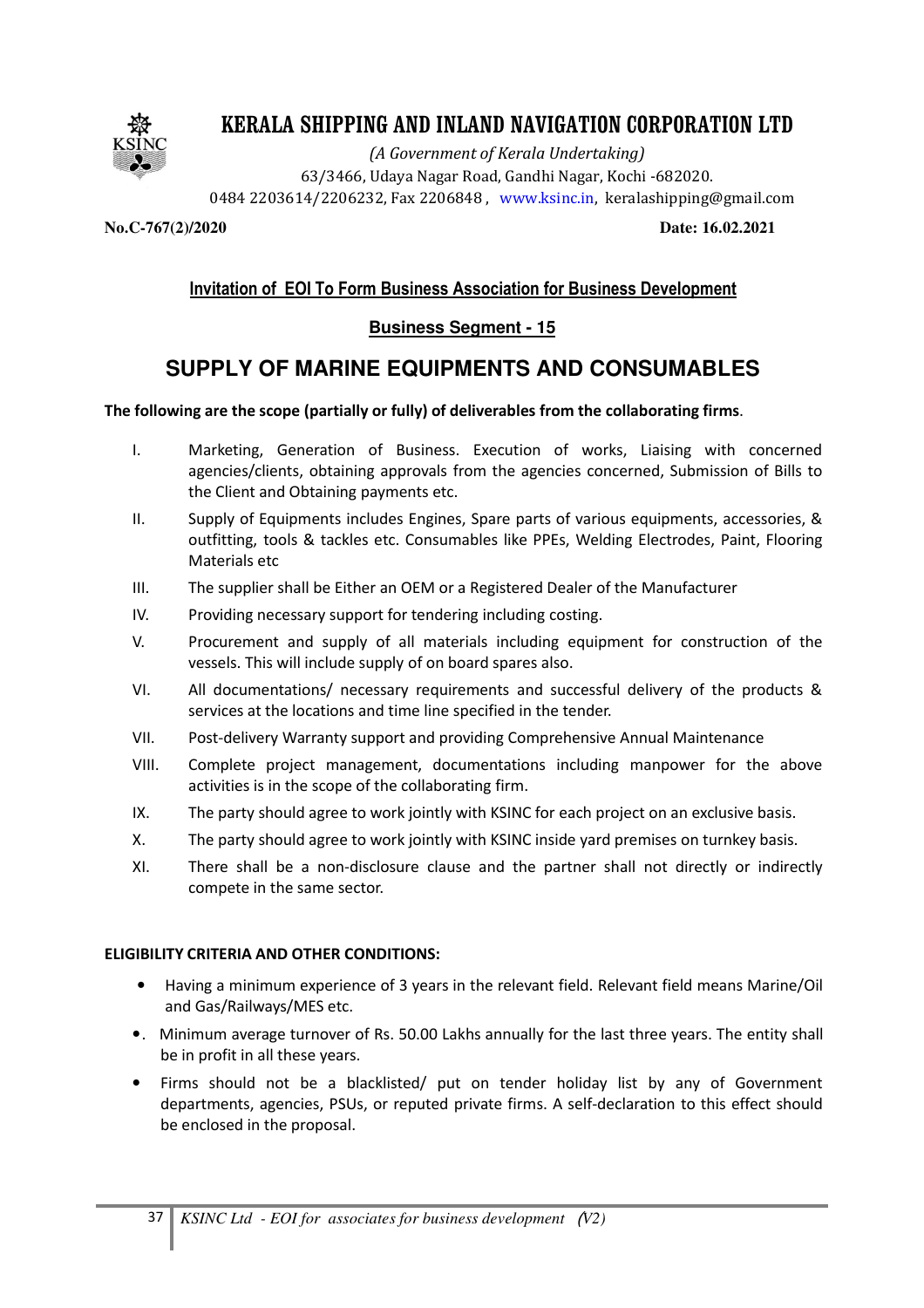#### OTHER TERMS AND CONDITIONS

- 4) Interested parties need to pay Rs.5000/- (Five Thousand only), inclusive of GST, towards Tender processing fee
- 5) Interested parties need to submit an EMD of Rs. 50000/- (Fifty Thousand only) in the form of demand draft payable at Eranakulam In case of accepted bids, The EMD will be converted as security deposit.
- 3) The successful party(ies) will be required to provide additional security deposit which will be determined after discussions with them.

#### **DOCUMENTATION**

Details of documents to be submitted are indicated at the beginning of this section (page No.7).

\*\*\*\*\*\*\*\*\*\*\*\*\*\*\*\*\*\*\*\*\*\*\*\*\*\*\*\*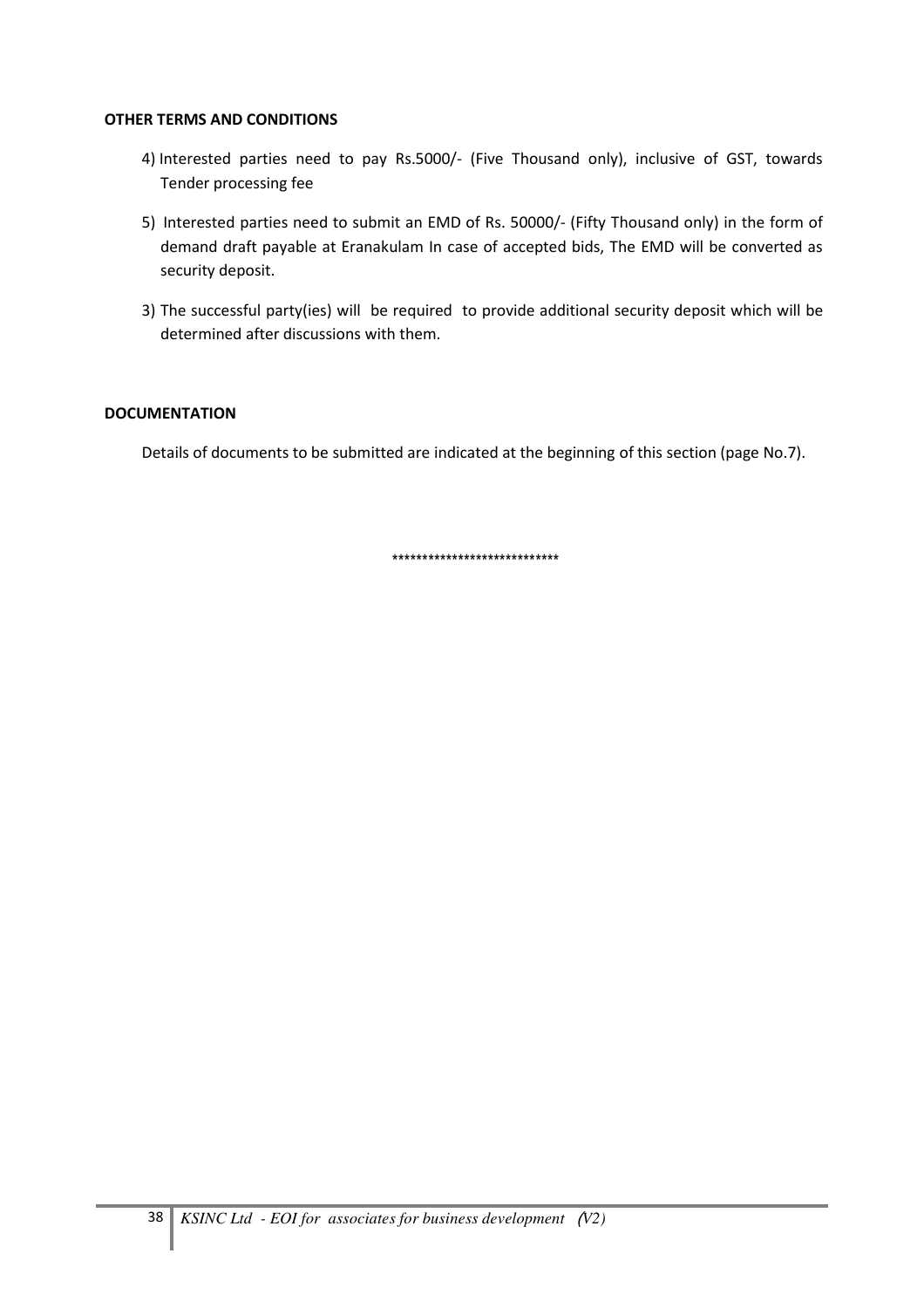

(A Government of Kerala Undertaking) 63/3466, Udaya Nagar Road, Gandhi Nagar, Kochi -682020. 0484 2203614/2206232, Fax 2206848 , www.ksinc.in, keralashipping@gmail.com

#### **No.C-767(2)/2020 Date: 16.02.2021**

#### INVITATION OF EOI TO FORM BUSINESS ASSOCIATION FOR BUSINESS DEVELOPMENT

#### **PART III - SUMMARY INFORMATION OF THE BIDDERS**

#### SECTION A - BIDDER PROFILE AND GENERAL INFORMATION

#### *(*May use additional sheets wherever required. This is only a format Bidders may use custom formats containing all the information asked for)

| $\mathbf{1}$   | Name of the bidder                                       |                                    |
|----------------|----------------------------------------------------------|------------------------------------|
| $\overline{2}$ | Constitution                                             | Individual / Partnership / Company |
| 3              | Address for communication                                |                                    |
| 4              | <b>Phone Numbers</b>                                     |                                    |
| 5              | Contact person with mobile No.                           |                                    |
| 6              | Registration No of the firm and<br>registering authority |                                    |
| 7              | PF Registration No.                                      |                                    |
| 8              | <b>ESI Registration No</b>                               |                                    |
| 9              | PAN No.                                                  |                                    |
| 10             | GST registration No.                                     |                                    |
| 11             | In case of start-ups, Give details of<br>registration    |                                    |
| 12             | Details of existing business<br>activities               |                                    |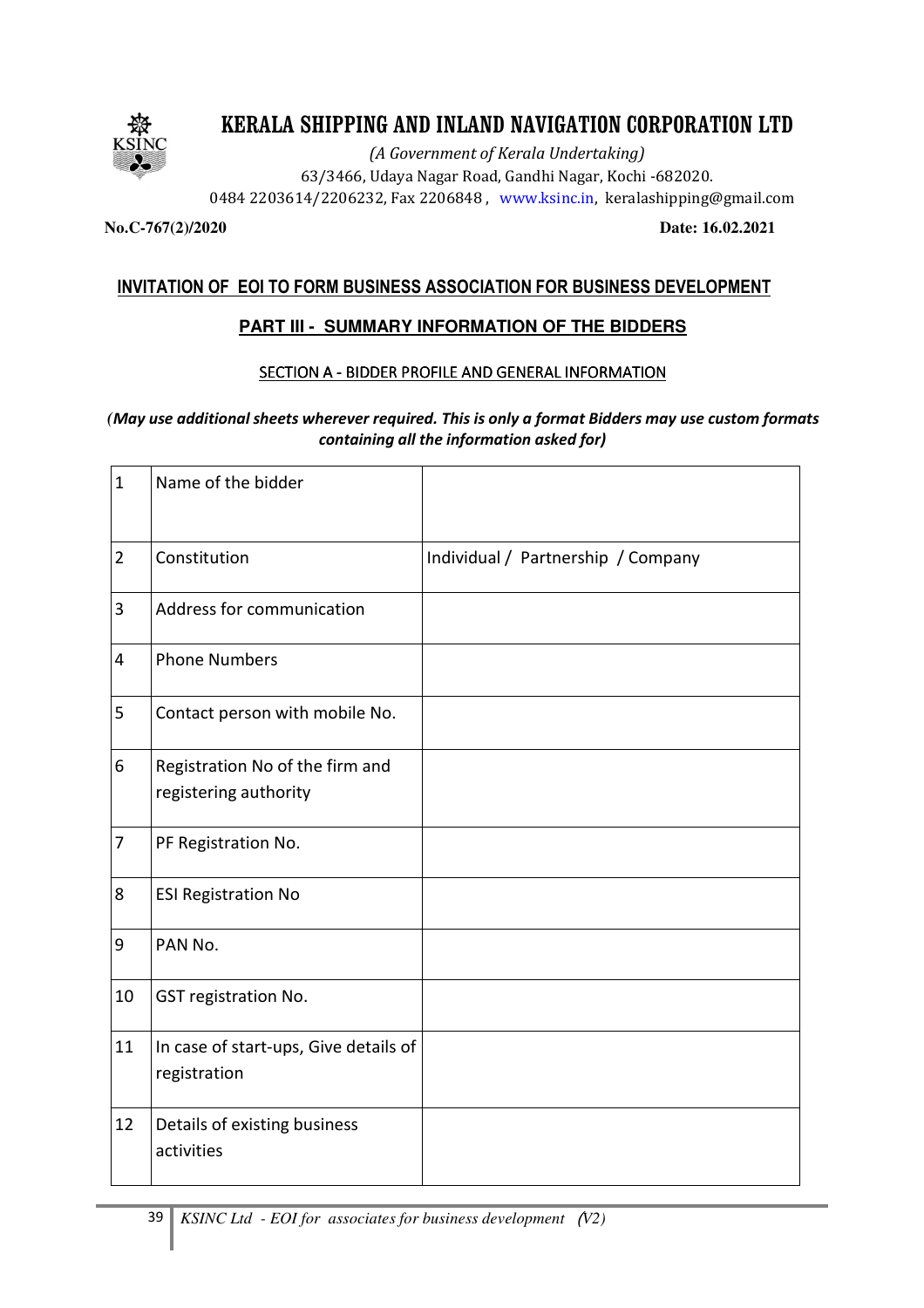| 13  | Number of employees directly<br>employed (Give split up of<br>Managers, officers,<br>supervisors, workers) |  |
|-----|------------------------------------------------------------------------------------------------------------|--|
| 14  | Information regarding branches<br>associates, subsidiaries etc                                             |  |
| 15  | Are you black listed by any<br>Government/authority / PSU etc,<br>give details                             |  |
| 16  | Details of main Banker                                                                                     |  |
| 17  | Details of bid document fee<br>remitted                                                                    |  |
| 187 | Details of EMD furnished                                                                                   |  |
| 19  | Business segments for which<br>detailed proposal is (are)<br>attached                                      |  |

(Add separate sheets wherever necessary).

I/We certify that all the information given above are correct

lace: Signature: ……………………………..…

Date: Name: ...........................................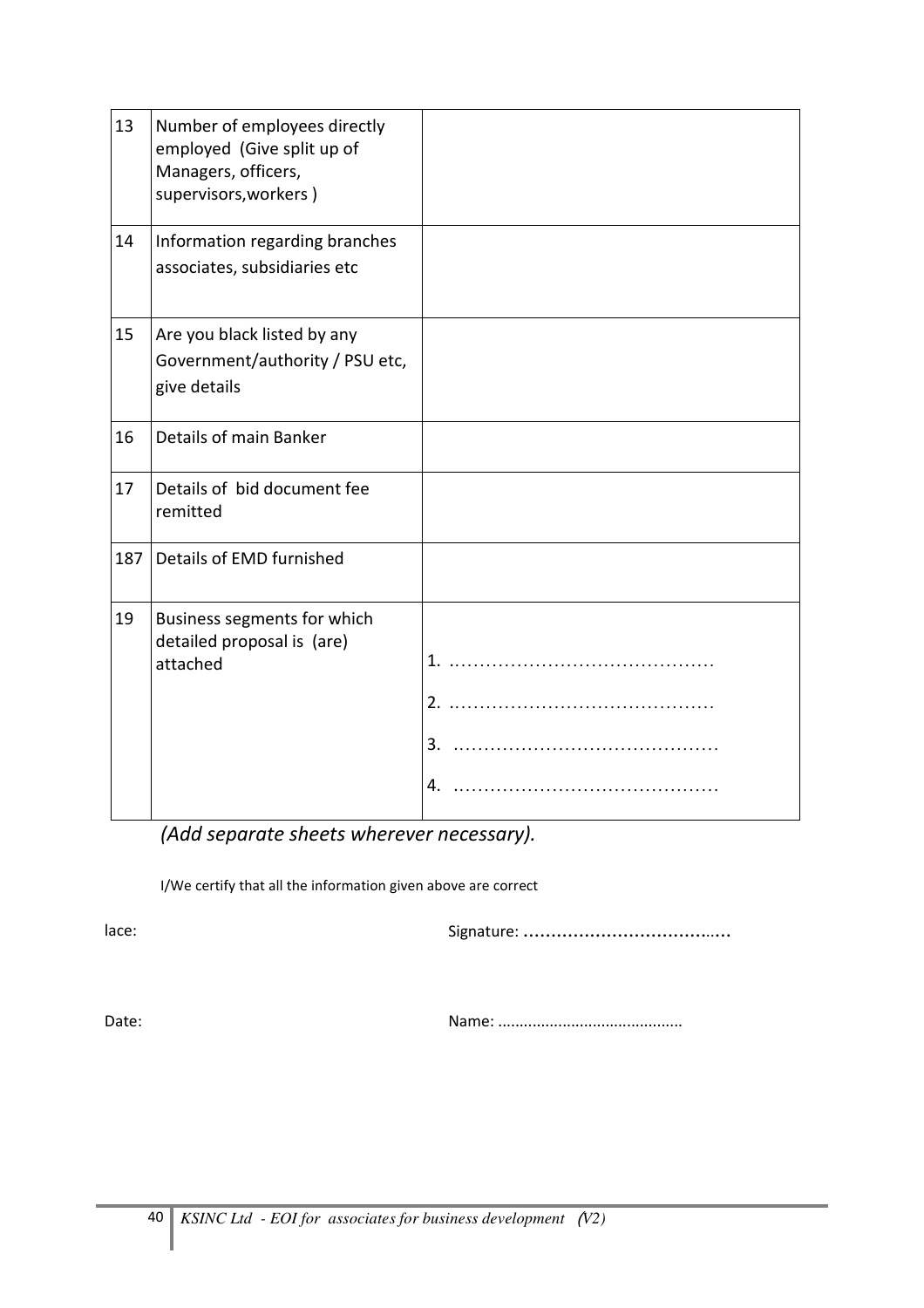### **PART III - SUMMARY INFORMATION OF THE BIDDERS**

#### SECTION B - DETAILS OF BUSINESS PROPOSAL

Name of the Bidder  $\cdot$ :

#### Name of the business segment:

#### A . Financial Information - From Balance Sheet

|                                 | 2019-20 | 2018-19 | 2017-18 |
|---------------------------------|---------|---------|---------|
| Total Assets (TA)               |         |         |         |
| <b>Total Liabilities (TL)</b>   |         |         |         |
| Total Networth (NW) (TA-TL)     |         |         |         |
| Current Assets (CA)             |         |         |         |
| <b>Current Liabilities (CL)</b> |         |         |         |

B. Financial Information - From Income Statement

|                             | 2019-20 | 2018-19 | 2017-18 |
|-----------------------------|---------|---------|---------|
| <b>Total Revenue</b>        |         |         |         |
| Revenue from this business  |         |         |         |
| segment                     |         |         |         |
| <b>Profits Before Taxes</b> |         |         |         |
| Profit after tax            |         |         |         |

(use separate sheets wherever required)

(Name and signature of the bidder)